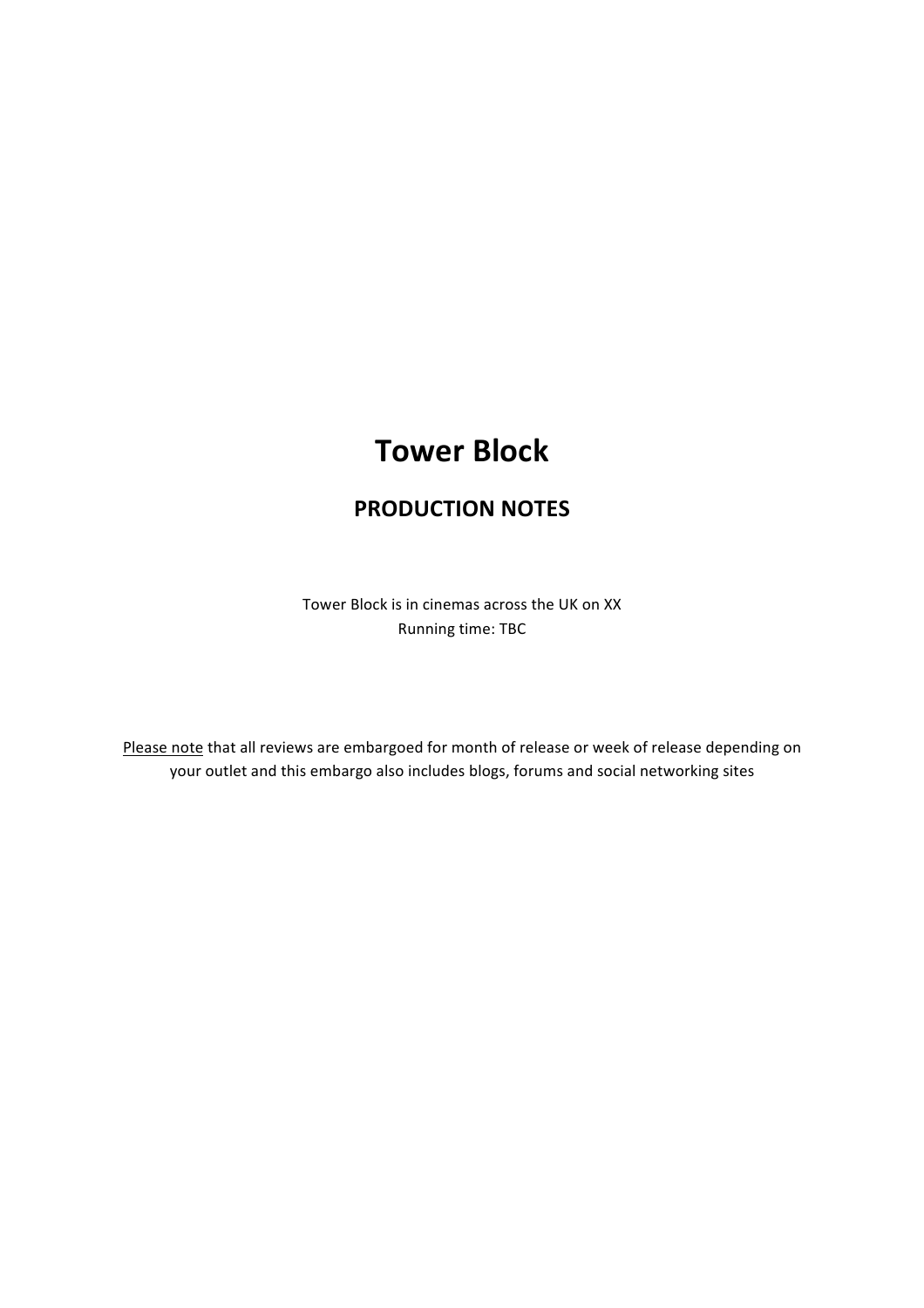| Cast                 |                   |
|----------------------|-------------------|
|                      |                   |
| Sheridan Smith       | <b>Becky</b>      |
| <b>Russell Tovey</b> | Paul              |
| Jack O Connell       | <b>Kurtis</b>     |
| Ralph Brown          | <b>Neville</b>    |
|                      |                   |
| <b>Filmmakers</b>    |                   |
| Ronnie Thompson      | Director/Producer |
| James Nunn           | <b>Director</b>   |
| Mark Lane            | Producer          |
| James Harris         | Producer          |
| James Moran          | Writer/Producer   |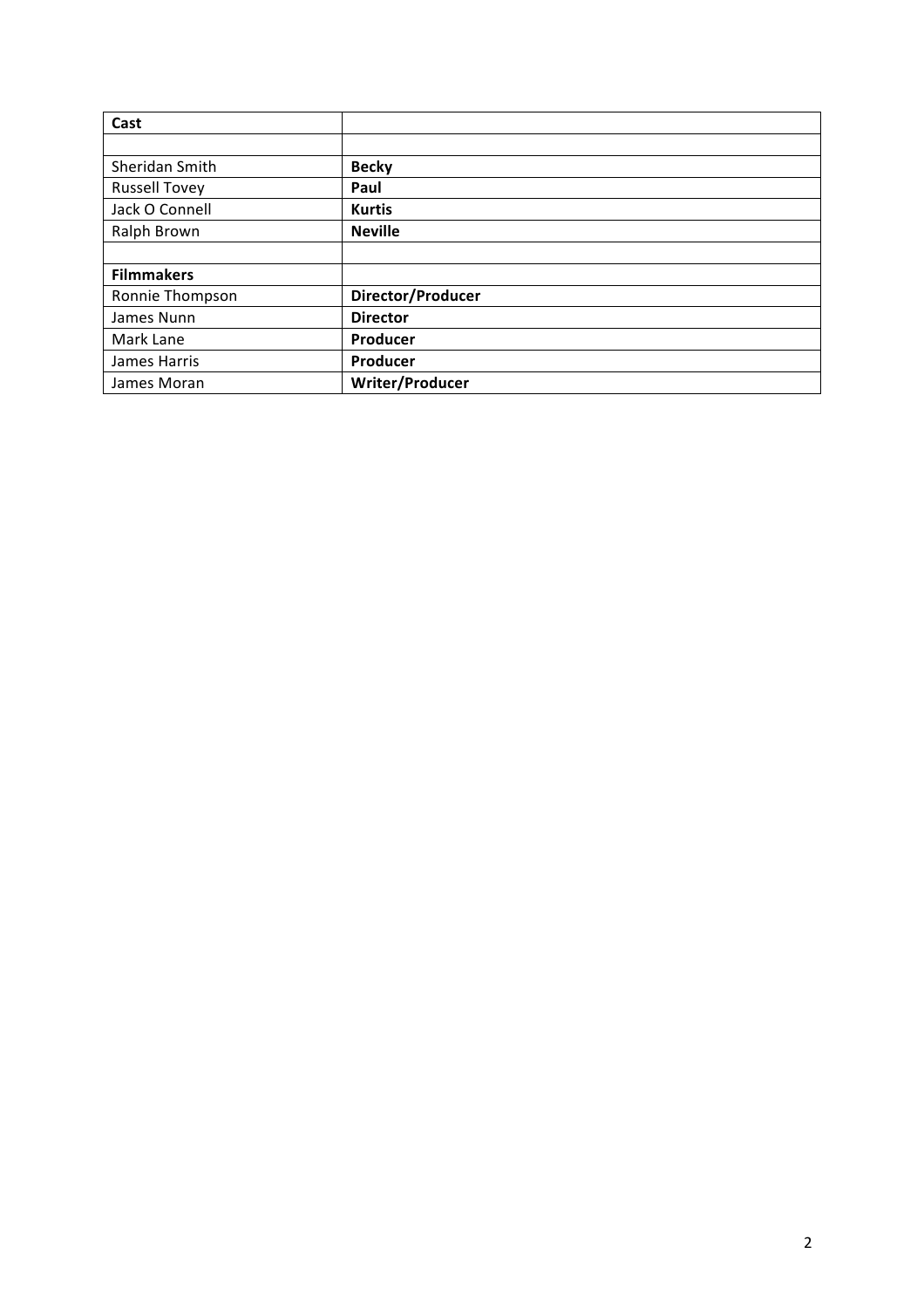## **Short Synopsis**

Hear no evil, speak no evil, see no evil. When Jimmy, 15, is brutally murdered by two hooded figures, Becky (Sheridan Smith), Kurtis (Jack O'Connell), Paul (Russell Tovey) Neville (Ralph Brown) and the other residents of the Serenity House tower block are witnesses to the killing but fearing retribution they are too scared to give detectives any information and the police investigation is going nowhere.

One year later and someone has taken justice into their own hands. Picked off one by one, the tenants of Serenity House are under threat from a mystery sniper who has also set traps throughout the building holding them prisoners in their own homes.

Unsure of why they have been targeted the group put their differences aside undertaking daring attempts to escape the building. But with every exit leading to another death, will they ever escape?

Tower Block is written by James Moran (*Torchwood, Severance, Cockneys vs. Zombies*) and is codirected by James Nunn (First Assistant Director *Screwed, Cockney's Vs. Zombies*) and Ronnie Thompson (*Screwed* – writer/producer). It goes on general release on XX

## **Long!Synopsis**

In a filthy, decrepit tower block, ironically entitled 'Serenity House', a boy of 15 runs for his life. As two balaclava-clad figures give chase, Jimmy staggers up the stairwell, each floor providing another obstacle to entry, until he reaches the top. Exhausted, he runs through the corridor, banging on doors and shouting for help "Please! Somebody help me!" But no help is forthcoming and in its place, the sound of security chains bolting doors, denying him rescue.

As the two men chasing Jimmy reach the corridor, Becky Hardman turns off her hall light and nervously peers through the peephole in her door. As someone's eye appears, right up against the outside of the peephole she gasps and jumps back. One bang is heard on her door, a warning – *"stay)away."*

Terrified, she stands in her flat as the sound of a vicious beating rains down on Jimmy. The corridor is still empty and no one has responded to his cries for help. Becky just can't let this happen – she rushes out to confront the thugs and hits one of them in the back. The other turns to face her and as she swings to hit him, he dodges and punches her hard across the face dropping her instantly. Becky is helpless, overpowered and outnumbered.

As they turn back to Jimmy and drag him into the dark of the staircase, Becky stares at his pleading face before losing consciousness.

15-year-old Jimmy dies and even though the murder takes place in a fully occupied tower block, there are no witnesses.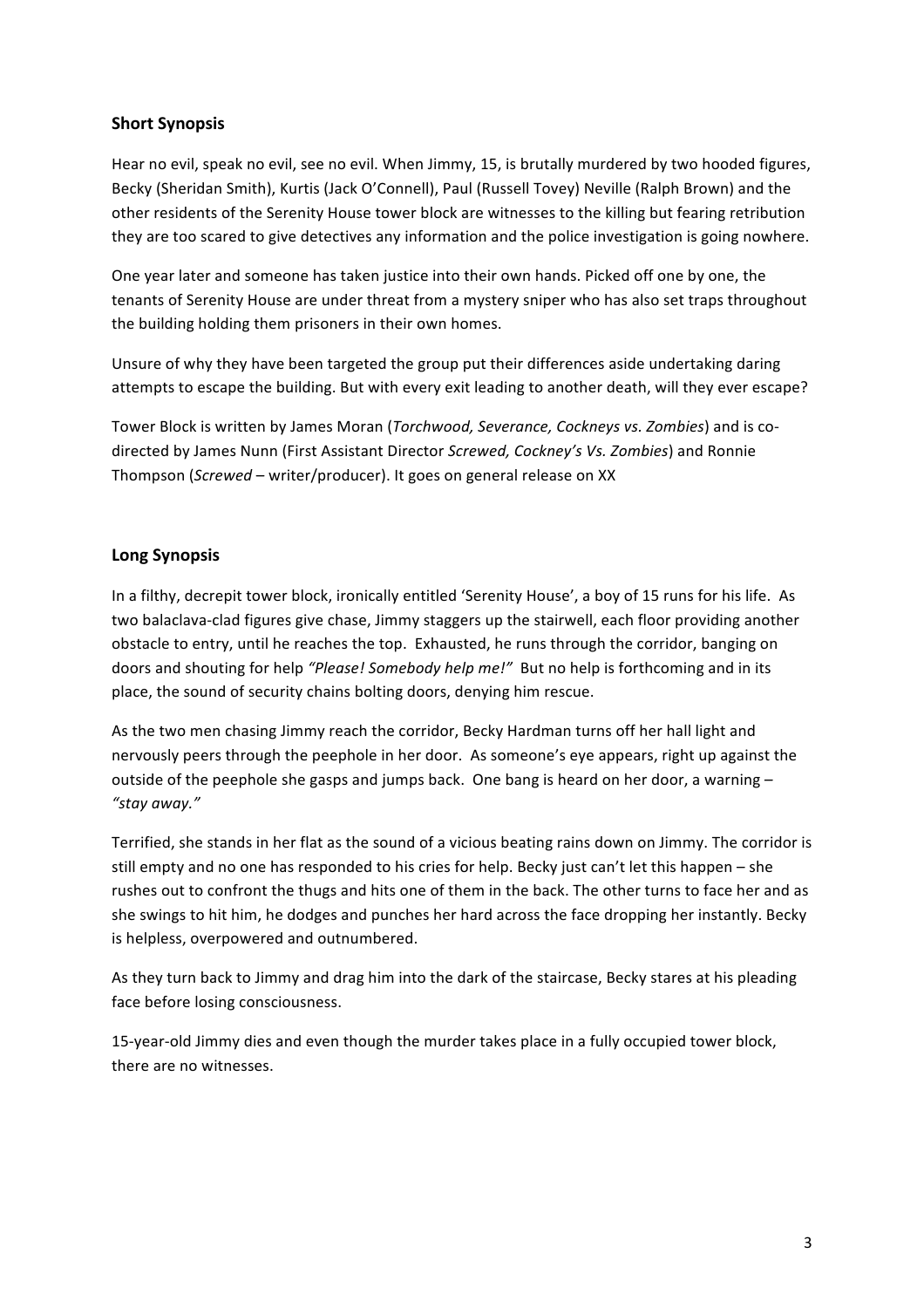## **The!Next!Day**

The police carry out their investigation and in the daylight we can see that Serenity House is in a largely cleared area of the city with one other tower block facing it, covered in demolition sheets and tape. The entire area is being levelled, giving this patch a bizarre feeling of isolation. The nearest occupied houses are a quarter of a mile away. This was a whole housing estate, and it is being taken down bit by bit.

As the police come up against complete silence from any potential witnesses, DC Devlin glares at the bleak landscape, frustrated "15 years old, murdered, and nobody saw a thing".

## **One Year Later**

As the residents of Serenity House carry on with their day we get a sense of this crime and poverty stricken community. Becky: hard working and resilient yet diminished by her attack the previous year. Neville: ex-military septuagenarian, deeply in love with his wife Violet. Paul: shy, gentle and wholly ashamed of his alcoholism. Jenny: foul mouthed and disinterested mother of two. Kurtis: violent thug who solicits money off all residents for 'protection'. Mark and Gary: two brutes who work for Kurtis. Carol: proud mother in a loving marriage, trying to do her best in the circumstances she finds herself in. They live in close proximity yet are divided by fear, the task of survival all encompassing.

It is this within this setting of pedestrian routine that more violence strikes. Suddenly, brutally and without warning, bullets from a sniper rifle rain down on the tower block, targeting human figures with deadly accuracy. Moments of domestic intimacy are punctured by screams and, one by one, residents fall, awfully and conclusively.

As the first wave of violence comes to a close, survivors study the devastation around them and try to reach outside help. But there is no signal, no connection. They are alone, on the top floor of a bleak tower block, isolated from the world where no one can hear them scream.

As each survivor makes their way into the corridor, they greet each other with the awful realisation that they are completely isolated, previous opponents now forced to unite in tragedy. Surveying the scene they learn that the lift is out of service and on the front door of Mark and Gary's flat they find a mysterious graffiti message: three rough faces, just circles. The first face has X's instead of eyes; the second X's instead of ears and the third has an X instead of a mouth. Nobody has any explanation for where it came from or what it means.

As they group together, previous hierarchies are deconstructed and true personalities come to the fore. With the united strength of the surviving residents against him Kurtis no longer assumes the position of leader and is instead forced to collaborate. We learn that Neville has not lost his military training and Becky reveals herself to be as intelligent as she is courageous. As they try various escape routes, they are faced with obstacles, each one bearing the same picture of three rough faces found on the door of Mark and Gary's flat. It is Jenny who reveals the code behind them: Three Wise Monkeys. "See No Evil. Hear No Evil. Speak No Evil". In that moment they realise their fate is connected to Jimmy's murder the year before. They all claimed to have seen nothing, heard nothing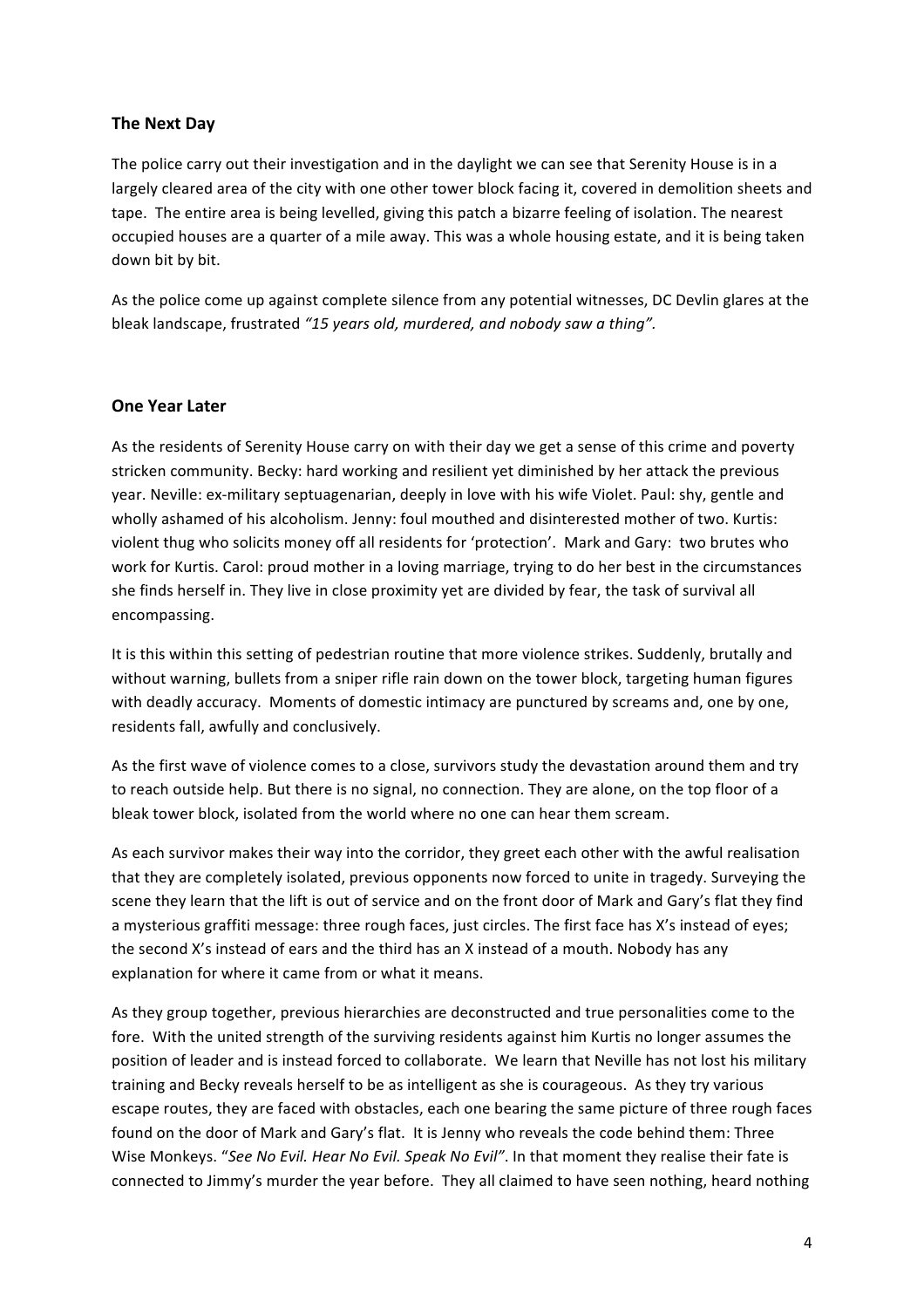and certainly they all said nothing. They are all accountable and Jenny, already devastated at the loss of her kids in the shootings and now overcome with the burden of guilt walks to the window of her flat where she is easily picked off by the sniper.

As they regroup they piece together clues and discover who Jimmy's murderers are; Gary and Mark. Kurtis, in an act of subversive retribution, confronts the men and in a violent confrontation throws them in front of the windows, offering them for slaughter. They are shot immediately and the surviving number diminishes in size further.

Kurtis believes that, having killed Jimmy's murderers, the sniper will let them go. Carol, in desperation, chooses to believe him and throws her arm in front of the window. Nothing happens. With increased courage she puts her whole body in front of the glass. Again, nothing happens. With son Daniel in tow, she makes her way down the staircase, in full view of the sniper. They get all the way to the bottom and the rest of the group look on in hope. It is only when they get outside that the red light of a laser signals the presence of the sniper and Carol and Daniel meet their end. It is Neville who confirms what they all suspect "He wants to torture us for as long as possible".

As the realisation dawns that their only escape route is to abseil from the roof, Paul, a man crippled by alcoholism, volunteers. This action, illuminating in its courage, is one of the strongest indicators of how the group dynamics have changed during their ordeal. They make the decision to tie all the fire hoses together and head to the padlocked door of the roof. Using a sledgehammer they smash their way through the lock of the door. It is there that they meet yet another booby trap, a sawn off shotgun that releases its load straight into the chest of Violet who dies immediately. Utterly shellshocked at yet another murder the remaining group try to comfort Neville who can only stammer in grief.!

With renewed determination Becky, Kurtis and Paul head out to the roof with their fire hoses and discover a TV aerial mast which they tie the hose to. Whispering to Becky "If anything happens...and you still get out....tell them I tried". Paul makes his way down the side of the building shielded from the sniper. He is almost halfway down before bullets start ricocheting off the roof, aiming directly at the knot around the TV aerial "Shit! He's shooting at the knot!" As bullets imbed themselves in the hose and it starts to snap, Becky desperately looks around for something to shield it and Kurtis jumps up shouting for the sniper to target him instead. But they are on a deserted roof, there is nothing to shield the knot and bullets remain resolutely aimed at the hose. The knot snaps and Paul, locking eyes with Becky one last time, falls to his death.

Something changes in that moment. Kurtis, former terroriser of Serenity House, sits down, panting, wild-eyed, utterly lost. Becky, nervous victim of recent violence, jumps up and screams in defiance "you're not having all of us, you're not fucking having all of us! We're going to burn this fucking place *down."*

Kurtis, Becky and Neville plan their escape whilst eating their 'last' meal. It is a revealing insight into their relationship, the solidarity they have formed and the protectiveness they now feel for each other. Kurtis makes the decision to start the fire while Becky insists that Neville climbs down the lift shaft first. They make it to the bottom unscathed but Kurtis isn't so lucky. On his way down he loses his footing and falls the last 15ft feet, breaking his ankle. Becky fashions a splint from a broom she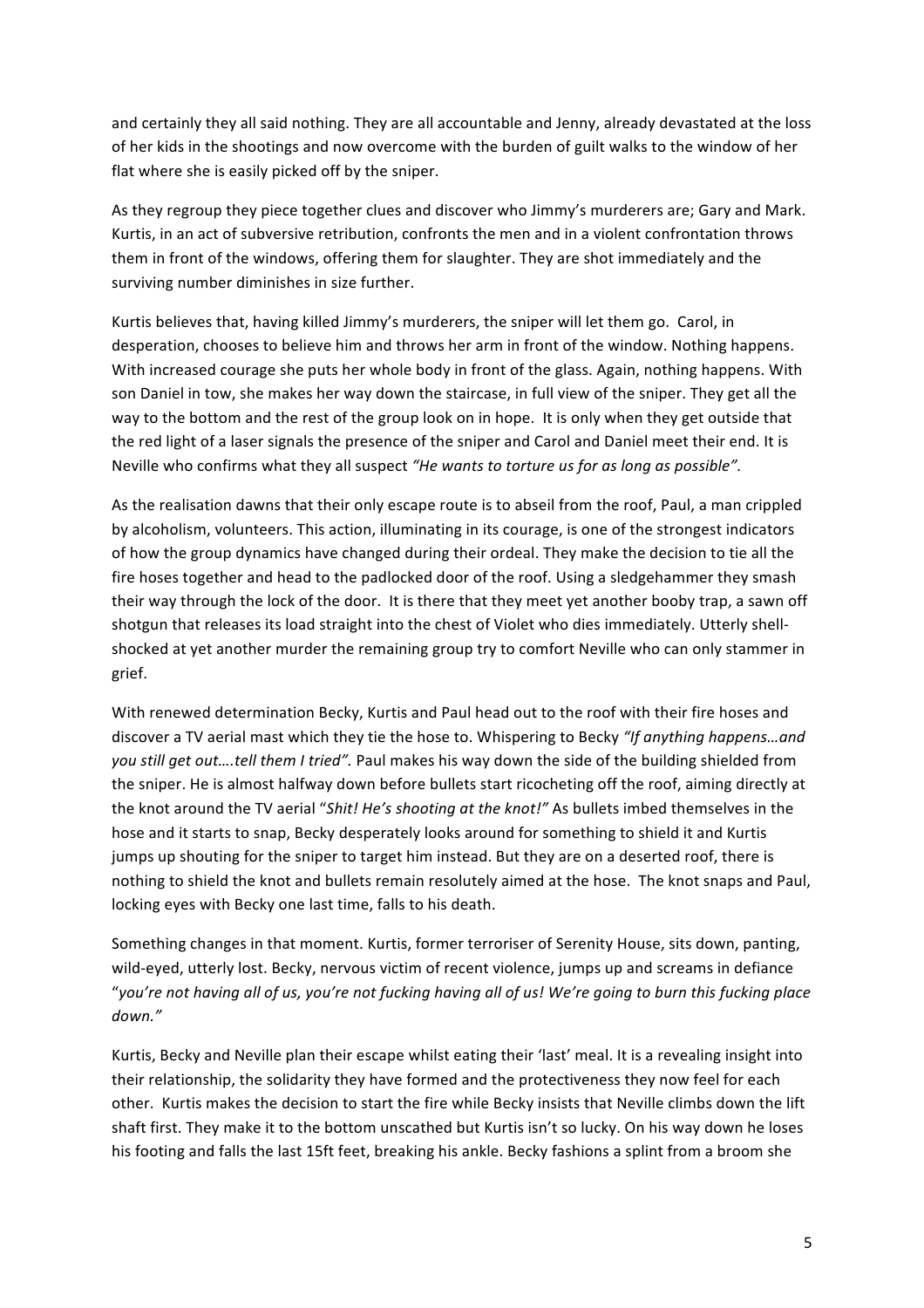finds in one of the deserted flats and they sit it out and wait for rescue whilst the top floor of the tower block becomes engulfed with flames.

The sound of a truck looms and they wait in hope of impending rescue. These hopes are quickly dashed by the sound of bullets hitting the truck, silence replacing the engine as evidently the passengers are killed. It is this that signals that the gunman is near, in close proximity, and they will have to fight for their lives.

They split up; Becky hides in the lift-shaft "Get down the end and hide. I'll sneak out and get help" while Neville and Kurtis take shelter in a deserted flat. The gunman, wearing combat clothing and a gas mask, enters the building with crisp, precise movements, clearly a professional. Searching each deserted flat the gunman sends in his gas canister while Becky makes her escape outside. As she breaths in the clear air she considers fleetingly whether to make her escape. She could leave now and survive this. But Kurtis and Neville are still inside the building so instead she turns back to the pick-up truck and picks up several tools, including a nail gun.

Running back into the tower block with the same display of courage a year earlier when facing Jimmy's murderers, Becky runs up to the gunman and slams the nail gun into this body several times. Caught off guard he staggers back and is unable to use his gun properly save for the firing of a few shots which slam into Becky's arm and the nearby wall. Screaming, she continues to fire shot after shot as she walks closer to the gunman, filling him full of nails. He tries to run away from her but instead is greeted at the end of the corridor by Kurtis who yanks the snapped broom handle out of his splint and rams the sharp end into the gunman's shoulder before jumping on him and pinning him down. As Neville comes out of his hiding place to assist with the beating they are united: three against one.

As they overpower him and take hold of his gun, they pull off his mask and discover it is DC Devlin, the detective who interviewed them after Jimmy's murder. He glares at them, eyes filled with hate *"He)was)just)a)boy and)those)scumbags)murdered)him.)You)should)have)helped)him.)None)of)you) would)talk)so)the)killers)got)away)with)it".*

As the magnitude of this statement hits Becky, she loses it "You *murdered a load of innocent people, I* want him dead, I want his fucking BLOOD" and aims the gun at Devlin's head. But Kurtis pulls her off "Killing someone in cold blood changes you...it'll haunt you for the rest of your life"

Becky lowers the gun and in that moment Devlin reaches to his ankle and grabs a taser out of his sock, aiming it at Becky. With remarkable speed Neville flings himself in front of her as the taser goes off taking the full blast of it in his chest. Devlin sidesteps him and launches himself on Becky, punching her in an attempt to knock her out and take command of the gun. As they grapple with each other Becky loses the gun but manages to take back the nail gun and with horrible effect rams it into Devlin's mouth, breaking his teeth and piercing right through into his skull.

Devlin slowly slides to one side, collapsing, dead.

Beaten, broken and shell-shocked but survived, the group heads out of Serenity House for the last time, their ordeal is over.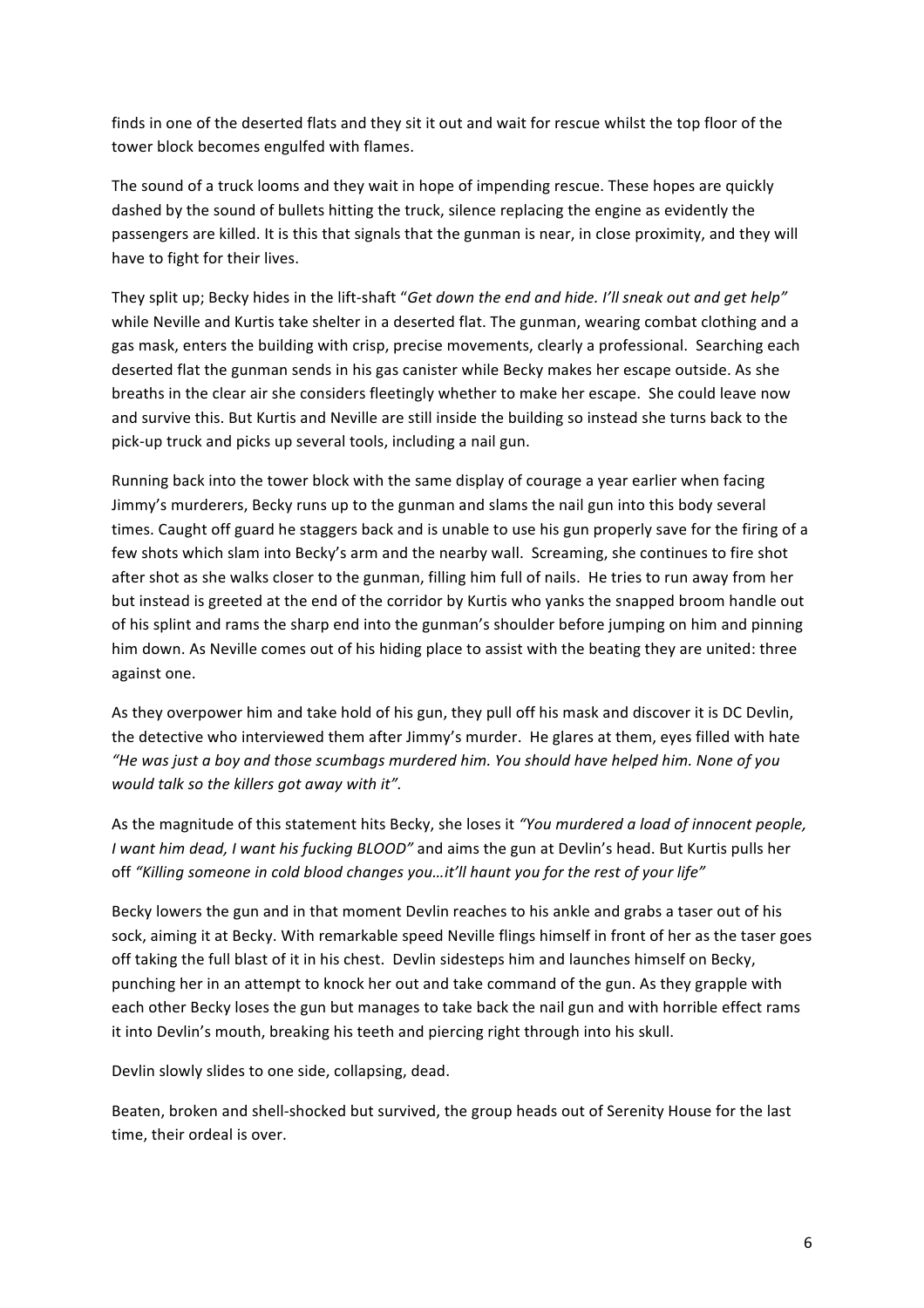## **Tower Block: Journey to the Screen**

Tower Block was the result of a life-long ambition of Ronnie Thompson to direct his own features. Unorthodoxly and admirably his route here is not the usual film school then production one but one that saw him through a career first as a prison officer, then as writer of a best-selling book *Screwed* before gaining experience as a producer/screenwriter on the cinema adaption of that novel. It was on 'Screwed' that he met producer James Harris who along with co-producer Mark Lane had worked with!writer James!Moran!on!*Cockney's)Vs. Zombies.*

As!Mark!Lane!recalls!*"We'd)already)worked with)James)Moran)on)Cockney's)Vs. Zombies)and)* basically, because we'd liked his stuff we asked if he had any other material and Tower Block came *up. Just off the first reading we liked it, it had this moment about 25 pages in where all the action* starts with a sudden and literal bang, it hooks you in and on the back of that we thought, let's give it *a* go and see if we can get the same impact on screen".

This reaction to the script was certainly shared by Ronnie Thompson as he recalls. "Despite wanting to)direct, being the kind of writer I am, I initially said I didn't need anyone else's material, I can do it *myself, then one day* I had a quiet afternoon, had a read and was hooked from the first page. By the time I got to the end I had verbal diarrhoea and a million ideas of how I could make it work *creatively".)*

From that point it was a task of securing the right team for the project. Although Ronnie had no directing experience it was clear that he was passionate about this route and unconventionally approached James and Mark with a pitch for a co-directing partnership comprised of himself and James Nunn who'd worked as the First Assistant Director on *Screwed*. James Harris recalls "I'd worked with Ronnie previously on Screwed where he was a writer and he'd really wanted to have a stab at directing. He teamed up with James Nunn and came to us with a pitch of how he wanted to do it. Together they put across a powerful argument, Ronnie has a writing background with solid *understanding of character and James is more technical with huge experience on set - they really complimented each other".* And it was this essential understanding of story and execution that helped the finance process, despite the director's lack of experience. As Ronnie states "*I thought I* could make this work on two levels. First as an entertaining thriller/horror and secondly I could develop it as an unusual look at parable society, a Crime and Punishment-esque tale, for me the script works on two levels".

Sheridan Smith also felt this duality in her reading when looking at the title character of Becky "*I love the fact that it's a psychological thriller, it gets under your skin a bit. The film is aimed at people who* love action/thrillers but I think it works on a more intellectual level too with the idea of social *injustice)and)people)fighting)back".*

Ronnie's commitment to the project played a huge part in the producer's ability to finance Tower Block. Both he and James Harris had a relationship with Surya Films who had acted as the investors for *Screwed*. It was the success of this project "by this point, Screwed had recouped most of its *budget before it had even been released*" that allowed the team to re-approach the investors with a package for Tower Block. Here Mark Lane's sales background proved valuable "At this point we'd optioned the script and formulated a plan for an immediate sell where support from UK distributors would form a large part of the budget, with private equity comprising the additional. However what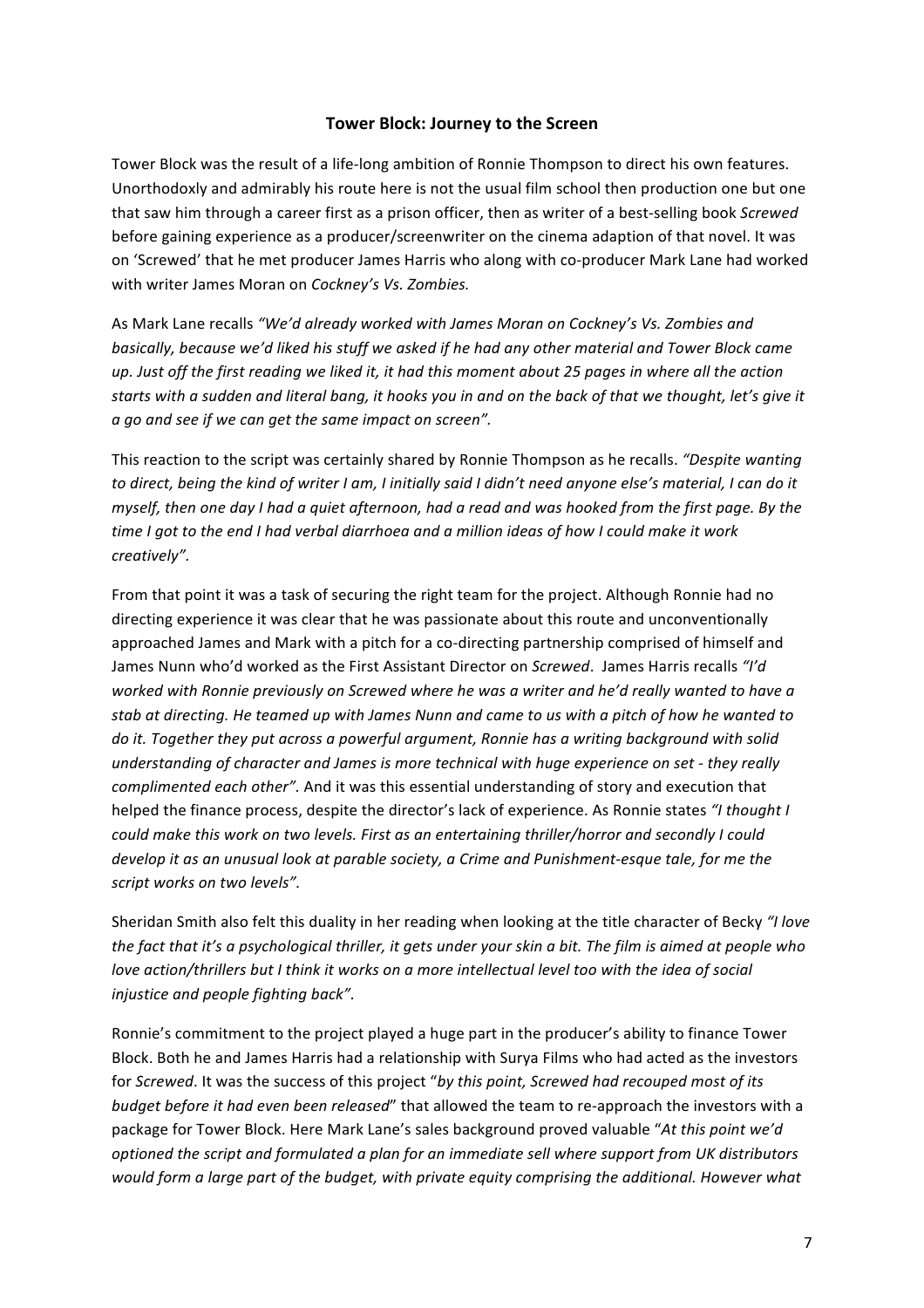*Surya Films (the private equity financers) actually said to us was that they'd prefer us not to sell UK straightaway)and)would)instead)put)the)whole)budget)up)front.)This)was)a)huge)vote)of)confidence) and really brought home to us what a strong package we had".* 

Having both directors and finance on board, thoughts turned to casting – and it was upon the advice of casting agent Gail Stevens that Sheridan Smith, an actress more commonly known for comedy roles, was approached for the title role of Becky. As James Harris recalls "We wanted to get a key piece of UK casting in place, as it helps to sell that market and they had suggested Sheridan. At this stage, she'd just won her Olivier Award for Legally Blonde, she was getting great reviews for Trevor *Nunn's Flare Path and she was certainly interesting to other actors as well as being a big UK name so* we got her on board. That was our key piece of casting which paved the way for the rest".

Artistically Sheridan was the number one choice for Ronnie too "I'd always been a huge fan of hers *but)had)never)seen)how)amazingly)versatile)she)was)until)she)hit)the)stage.)Becky)has)a)vulnerability)* to)her, she is a hard worker, a really nice girl next door that has found herself living in a bleak place and like the majority of the general public she just wants to get on with her life. Given the duality of the narrative it was important to cast someone who could communicate that vulnerability whilst fulfilling the action scenes that the script demands. After seeing Sheridan on stage I knew that she could hone all her versatility into the character of Becky and her performance speaks for itself. She was our number one choice and she really delivered".

And for Sheridan the script arrived at exactly the right time for her *"I was attracted to film as I had* been in theatre for two years.... I wanted to get back into filming and the guys were so behind me *playing Becky that I felt safe in their company."* It was also so distant from her previous experience that it fuelled her inclination to become part of the project. She laughingly recalls *that "I was flattered that the guys wanted me to play Becky as I'm no Angelina Jolie, this character is as far removed from me as possible - I'm a complete wimp!*"

Having secured the principle it was now a case of looking to the others. The team sat down and decided early on that they didn't want to do any stunt casting; they were looking for solid actors that hadn't necessarily appeared in a film like this before.

Jack O'Connell was a natural choice for Kurtis, a character he admits he "*had a clear understanding of...Kurtis is identifiable to me so that helps my portrayal"* and his casting was fully supported by Sheridan Smith who, as Jack puts it "*campaigned for me to get the part"*. Russell Tovey was on the list for both Kurtis and Paul but it was following a conversation with Ronnie that they both realised he had the experience to really develop the complexity of Paul, a character suffering with addiction "You have to remember that you are playing someone whose mind and body will wander when he's trying to focus on something, it will make him a little more anxious, paranoid, sweaty. Someone who *isn't settled or cool with himself".* 

Russell had also previously worked with Sheridan and her attachment, along with the strong script, cemented his decision quickly "*I love Sheridan, she is a dream to work with"*. Having the three principles in place it was a case of looking to Neville, a character that originally in the script was about twenty years older. It was Ronnie's idea to de-age him and make him a bit more active and as producer Mark laughs "*He suggested he'd like to make him someone like Ralph Brown... and so we*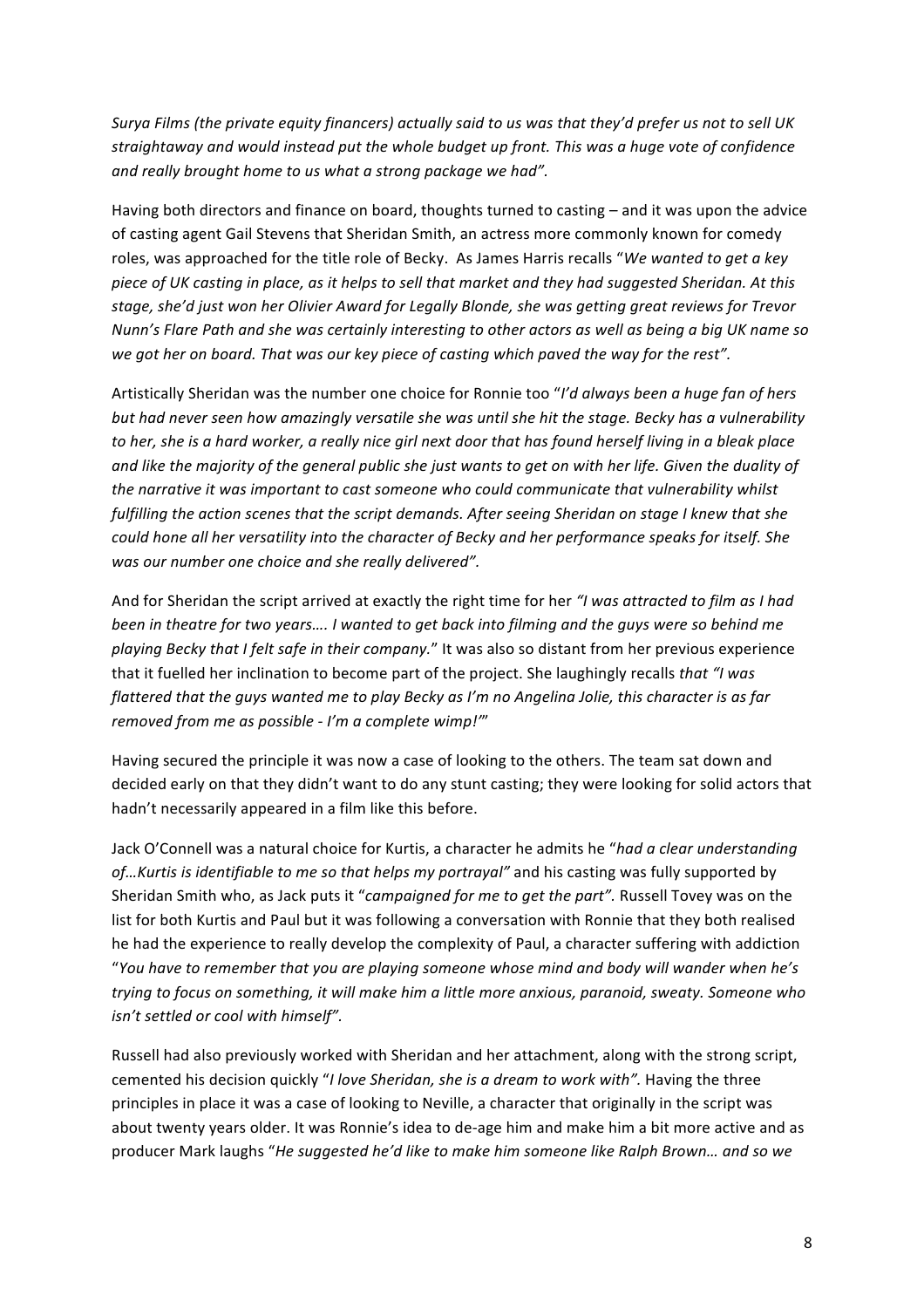*went to Ralph Brown"..* The whole casting process, which can be notoriously difficult, was actually on Tower Block, "exceptionally easy, we got everyone we wanted".

The camaraderie of the cast helped with the filming conditions especially as the nature of the script (90% of the action takes place in one corridor) was challenging both from a practical and physical point of view. As Jack O'Connell noted "It *does give you more responsibility as an actor, to entertain* without any props or tricks".

For Ronnie the key to sustaining audience interest was also down to the set build and the use of a variety of camera techniques "It was important to make everything interesting, you are stuck in this *one)corridor)for)two)days,)it)can)be)tough)getting)everything)you)want)and)keeping)everyone) motivated)and)excited.)We)had)to)have)complete)faith)in)our)Heads)of)Department)and)direct) everything in a quirky and interesting way".* 

It was this reason that prompted the team to build a set as opposed to shooting on location. *"Building)a)set)allowed)us)to)do)interesting)shots,)to)remove)walls)and)ceilings, which)allowed)for)a)* variety of filming angles. We used a lot of track, a lot of steadies and utilised the whole of the set build (about 50m long) so that the camera could be positioned in interesting ways to communicate the claustrophobia'".

Given the claustrophobia of both the narrative and the set, a natural conclusion would have been on-set difficulties - however that turned out not to be the case. As Russell Tovey recalls "*I laughed lot, we were a tight team, everyone was giggly the whole time which was great".* It would seem that camaraderie was down in no small part to Russell himself who spearheaded the creation of 'spoof music videos' between takes "All of us got involved, even the crew was on camera".

To the universal agreement of all, Russell is, as Sheridan puts it "the funniest quy I've ever worked with". Even if he does "call me frogs legs!".

This kind of team interaction was needed when you are facing the reality of a four-week continuous shooting schedule in the midst of a hot summer, especially when on the very first day an incident occurred that threatened the whole production. As James Harris recalls "We had a really good first) day and then at the end of it there was a small accident in the stunt where Sheridan ended up getting *bruised)in)the)lip.)We)were)covered)from)an)insurance)point)of)view)but)it)did)mean)that)for)about)six) hours* we thought her entire mouth would swell up and we'd have to stop shooting for about 2 *months. Luckily that wasn't the case but it was an interesting first day".* 

Ironically it was this accident that contributed to the closeness of the team "*Sheridan really cracked on)with)it,)continued)with)her)own)stunts)and)in)reality,)displayed)the)exact)mix)of)vulnerability) versus strength that we were looking for in the character of Becky."* (Ronnie Thompson)

While Sheridan concedes that she had to *"eat soup for two weeks"* it also added to her understanding of the character and experience as a whole "*they said I could get a stunt double for everything else but I wanted to have a go at it. And I can say I've been punched in the mouth now!".* 

The kind of onset camaraderie that ensured "*If I'm having a crisis of confidence, he'll take the mickey out me and I'll feel so much better" (Sheridan about Russell) was needed when you're working with* heavy subject material in the claustrophobia of a closed set. In fact, as Russell Tovey experienced, it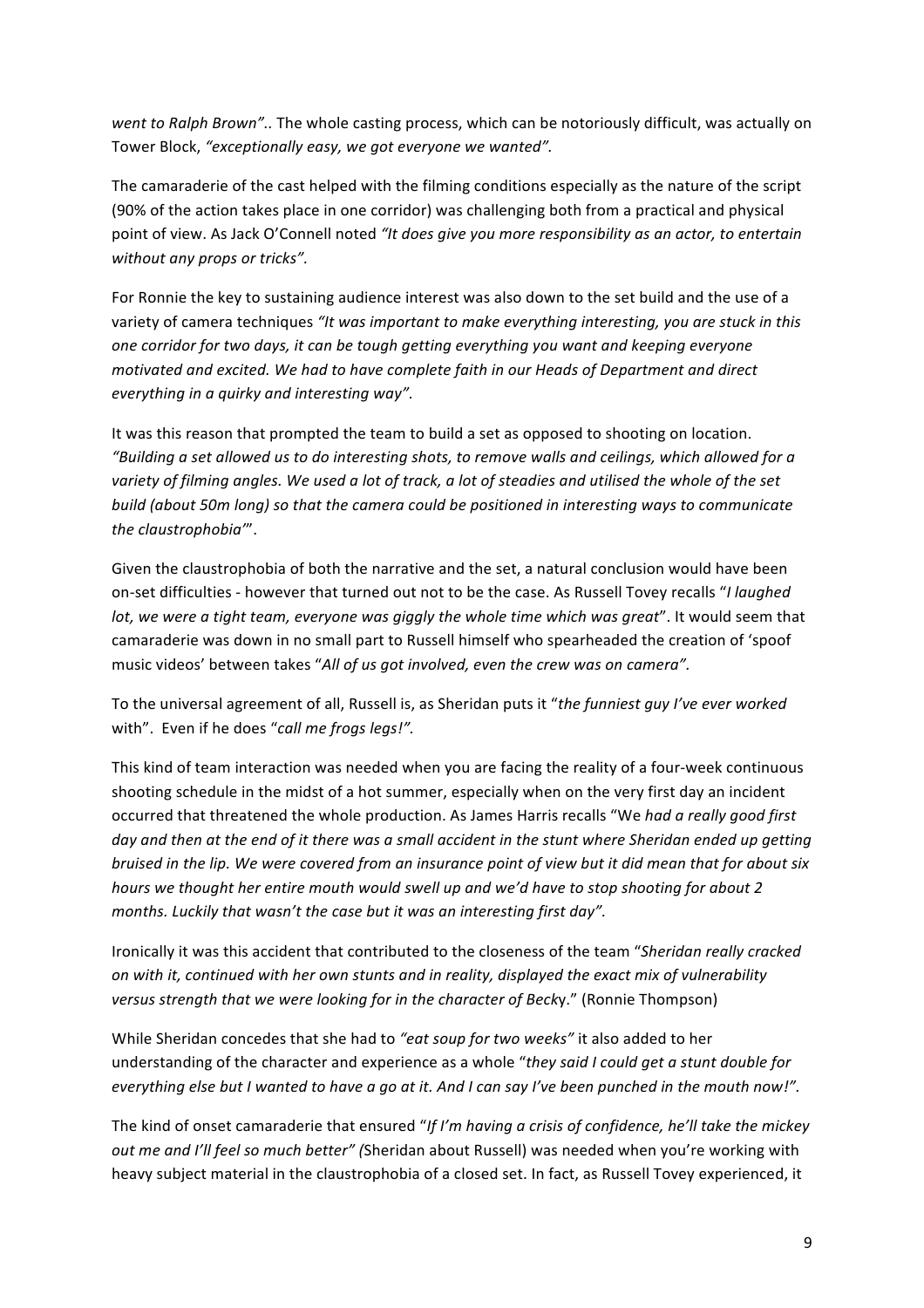also added to the authenticity of the final product, "it builds a certain tension, if you're stuck in one place, it also meant that the set wasn't a completely artificial environment. As per the script, we really were stuck in one dark room which felt great if you were trying to get into character".

And it was the development of those characters that really provided the story hook. Each one undergoes a process of transformation and it was up to the actors and crew to communicate that evolution without the time-honoured techniques of costume and location changes. For the directors it was the use of different grades of colour to show different times and emotions. For the actors it was research and the identification of personality traits. Part of the success of the casting of Kurtis was Jack O'Connell's own admission that "there was nothing about him that was unique to me".

It was important to establish the growth points and ultimately communicate the full range of personality that allows each character to succeed personally in the narrative; even if the consequences were tragic. As Russell Tovey observes "this is the making of Paul, the most important *he)has)ever)felt)in)his)life".)*

For Jack O'Connell the development of Kurtis was more subtle, it was about moving to prominence the traits that had allowed him to function successfully as an outlaw and position this towards something good. "I found a certain intelligence and bravery in Kurtis which sets him apart; you can see the respect he commands from the boys who work for him. I wanted him to have depth and *humour - you could take Kurtis down your local council estate pub".* It certainly helped that the directors allowed leniency in the script, the casting was specifically designed so that each actor could find points of identification within the characters and develop their own imprint on it. This flexibility of approach allowed the cast to explore the subtext of socio-economic commentary that ironically ended up reflecting reality (shooting took place at the same time as the 2011 London riots). "The story is believable and very easily conceived" (Jack O'Connell). The team found themselves filming a story about lawlessness and distrust of the police which acts as metaphor for modern society. As Ronnie Thompson acknowledges "The London riots very much related to the story we were telling. I didn't set out to make a political statement with the film, I set out to make a thriller/horror that was *great fun but I also didn't want to shy away from the fact that it has societal commentary within the narrative which I embraced".* 

The social climate proved powerfully resonant on set as, in addition to the London riots, real news reports flooded in relating to the massacre of 75 school children in Norway by gunman Anders Behring Breivik who posed as a policeman. Ralph Brown recalls "there were reports coming out from the island from survivors as they happened. We had first-hand accounts of what they were going *through, which was a reflection of what we, as actors were trying to portray on screen. The story of* Tower Block was a fanciful horror when we signed up to do it but suddenly it was horribly rather *real".)*

Thematically the story was relevant to events of the day but stylistically the directors wanted to move away from the trend of gritty British dramas shot on hand-held cameras and create a more global piece. "We decided we wanted to make it as internationally appealing in the way we shot it as possible, we resolved early on that were going to use hand-held for the opening sequence and one of the later scenes but that was it. When you're backed against a wall it's very easy to throw the camera on your shoulder but we didn't, we stuck to our rules and instead utilised steady-cam. *Hopefully this ensures that we have a more globally interesting movie which, although challenging*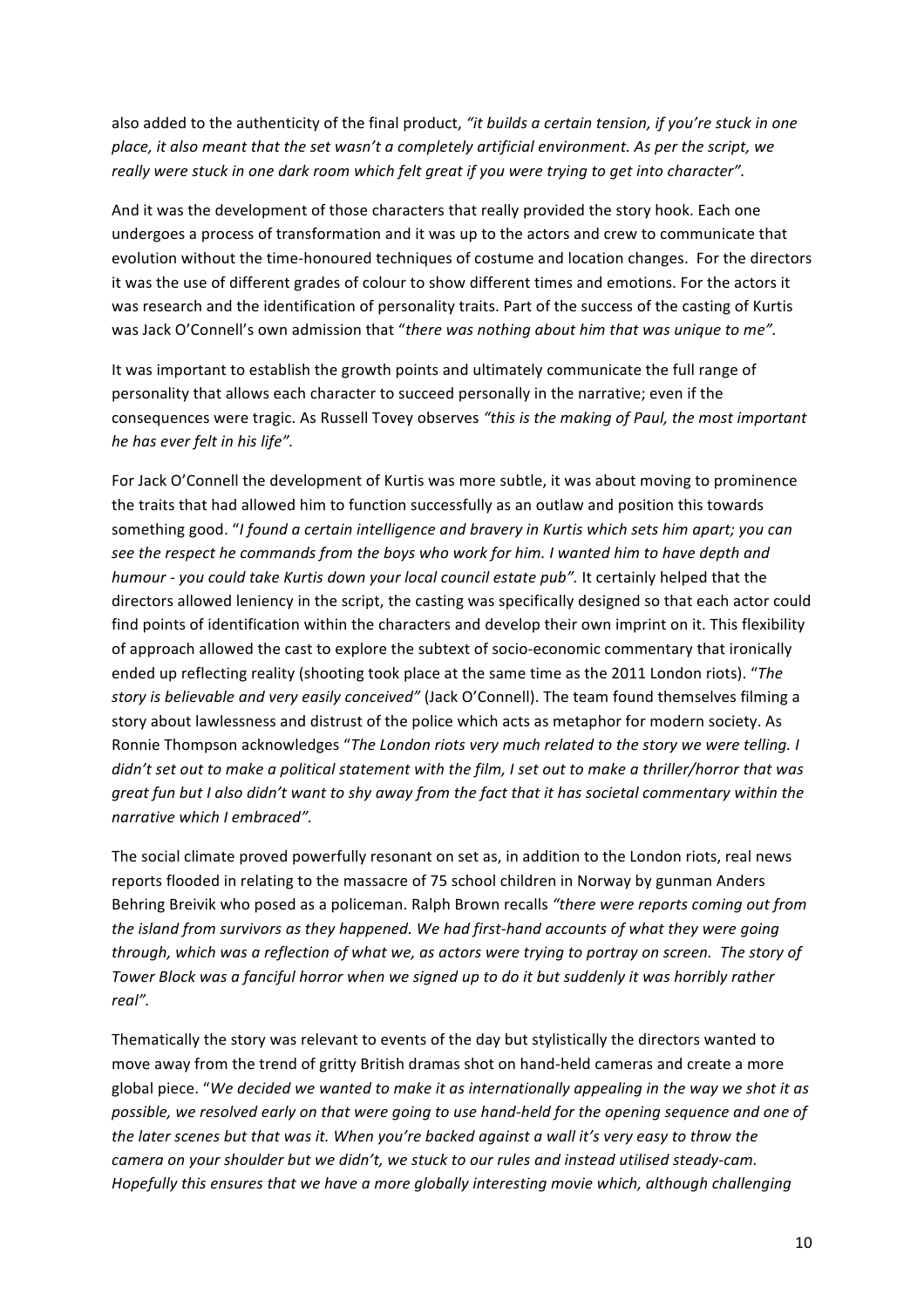*on)our)budget,)should)do)well)outside)of)the)UK)and)I)believe)this)aided)our)sales)agents)in)selling)to) other territories".* (Ronnie Thompson)

Ultimately the picture is the product of complementary skills and references. Despite being the directing debut for both Ronnie Thompson and James Nunn the universal opinion is that they complimented each other perfectly. James coming from a technical background was the "silent *genius"* (Russell Tovey) Ronnie as a natural story-teller "the loudest and most passionate person I *have ever met in my life"* (James Harris).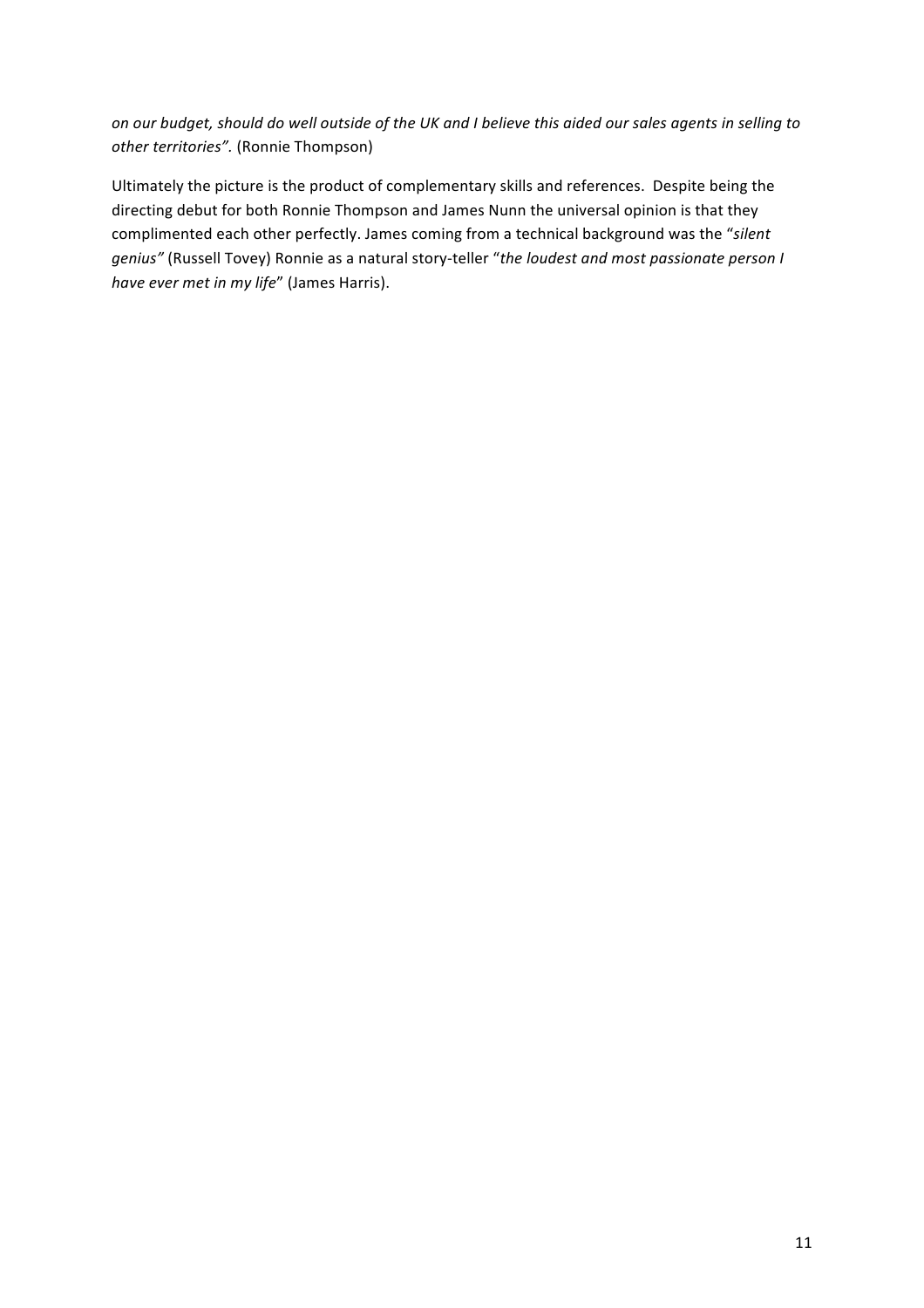## **Casting!&!Characters**

#### **Becky (Sheridan Smith)**

Sheridan Smith's professional stage debut aged 17 was as Little Red Riding Hood in the Donmar Warehouse production of Stephen Sondheim's Into The Woods. She has won 2 Olivier Awards, one for the lead role of Elle in Legally Blonde and the following year for her heart-breaking performance in Trevor Nunn's production of Flare Path.

Her TV credits include: Gavin and Stacey, Jonathan Creek, Two Pints of Lager and a Packet of Crisps, The Royle Family and Lark Rise to Candleford. Her recent work includes the title role in Mrs Biggs for ITV, period drama The Scapegoat and The Accused written by Jimmy McGovern.

On the big screen she will be seen later this year in Hysteria opposite Maggie Gyllenhaal and Hugh Dancy and in 2013 alongside Maggie Smith and Michael Gambon in Quartet, directed by Dustin Hoffman.

#### **Paul (Russell Tovey) pending final approval**

Russell began his career as a child actor where his talents in the local drama club garnered the attention of a talent agent and led to a casting in *Mud*, children's series broadcast on CBBC. In 2004 he took the role of Rudge in Alan Bennett's play *The History Boys* at the Royal National Theatre before appearing in the same role in the radio and film adaption. In 2007, he had a recurring role in BBC Three comedy *Rob Brydon's Annually Retentive* playing Rob's producer Ben as well as appearing alongside Sheridan Smith in *Gavin & Stacey* as the character of Budgie. Roles in the Christmas Special of *Dr Who* followed before his critically acclaimed turn as werewolf George Sands in *Being Human.* 

Tower Block follows his journey into film which also took in an appearance as the voice of 'Albino Pirate' alongside an all-star cast in *The Pirates! In an Adventure with Scientists* and the role of George in *Effie. Effie* looks at the mysterious relationship between Victorian art critic John Ruskin and his teenage bride Effie Gray and also features the talents of Dakota Fanning, Emma Thompson and Robbie Coltrane.

#### **Kurtis!(Jack!O'Connell)**

Jack O'Connell, born 1 August 1990 has made great waves in the acting world since his 2006 film debut as Pokey Nicholls in Shane Meadow's seminal feature *This is England*. This appearance was swiftly followed by roles alongside the stars of British film and television including Michael Fassbender in *Eden Lake,* Michael Caine in *Harry Brown* and Tom Hardy in the television adaption of *Wuthering Heights.* Leading roles in *United, The Runaway* and *Private Peaceful* added to an already impressive CV.

Jack is perhaps best known for his critically lauded role as James Cook in the third and fourth instalment of the E4 series Skins which premiered in January 2009/10.

In July 2010 Jack starred as the lead male character Robert in the BBC Two two-part drama *Dive*, where a young teenage couple must come to terms with an unexpected pregnancy. His performance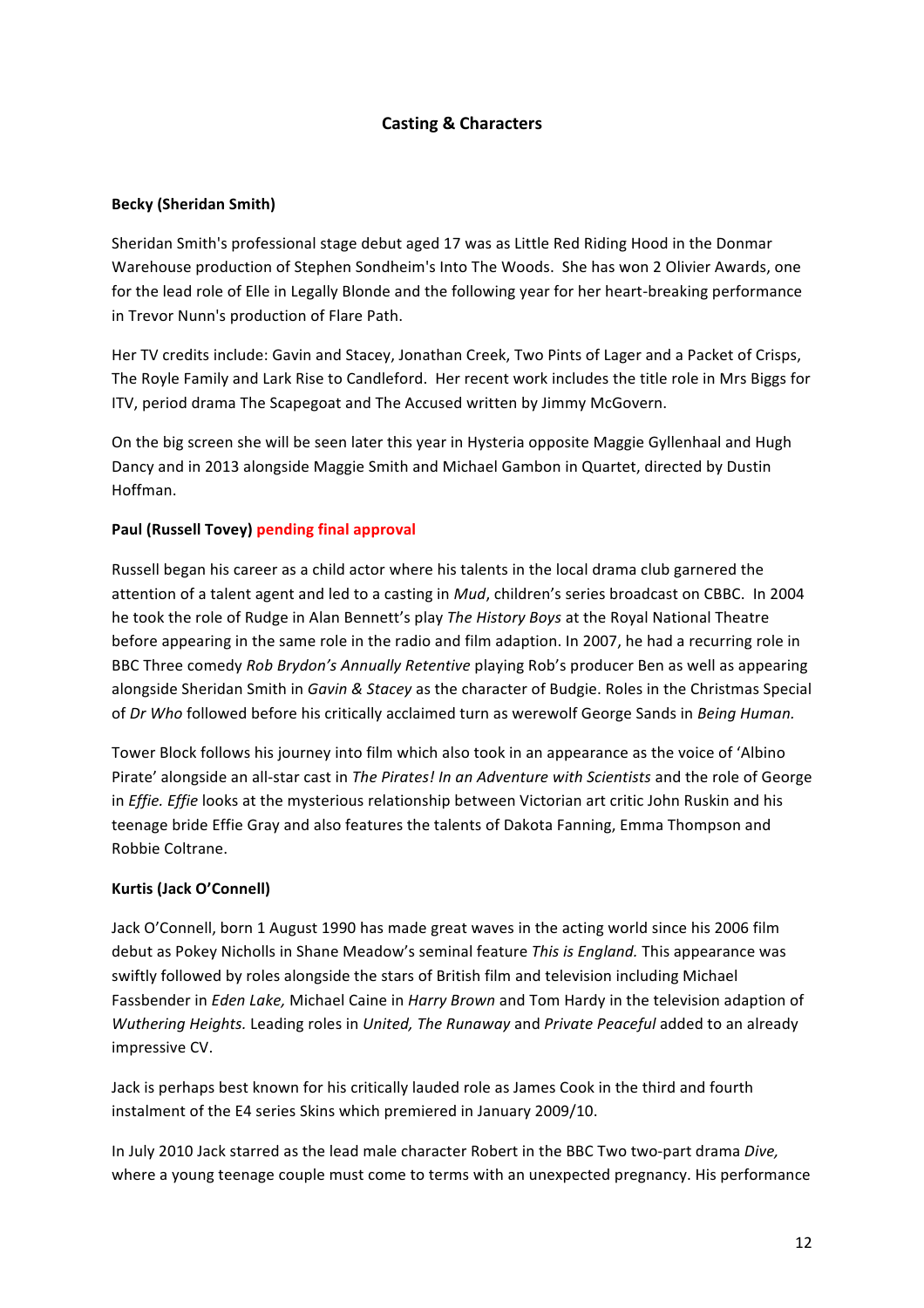was described by The Observer as a '*performance that is of actor twice his years: mesmerising, comedic)and)soulful'.*

Jack is currently working on 300: Battle of Artemisia, the sequel to Warner Bros phenomenally successful!*300.*

## **Neville (Ralph Brown)**

Ralph was born on 18 June, 1957 and is widely accepted as one of the UK's most distinguished actors. After a star turn as Danny the drug dealer in *Withnail and I,* he went on to play (to name a few): Aaron ('85') in Alien 3, Ric Olie in Star Wars Episode 1: The Phantom Menace and DJ Bob Silver in *The Boat That Rocked*. He is also an accomplished writer and penned the Samuel Becket Award winning *Sanctuary* and British film *New Year's Day* which won Best Film at both the Raindance and Sapporo Film Festivals in 2001

In 2010 Ralph played Leo the critically acclaimed *Killing Bono* before moving on to shoot *Dark Tide* opposite Halle Berry and Olivier Martinez. 2011 he spent filming 1, Anna with Gabriel Byrne and Charlotte!Rampling!before!moving!on!*Tower)Block)*

He can next be seen alongside an all-star cast in the Brian Singer directed *Jack the Giant Killer.* 

## **CREW**

## **Ronnie Thompson (Co-Director)**

Ronnie Thompson was a prison officer in some of Britain's highest security establishments for 7 years. Helping to control riots and outbreaks of unrest Thompson left the prison service after becoming disillusioned with the amount of corruption he witnessed in the system.

To vent his frustration Thompson penned Screwed, a semi-autobiographical novel, under a pseudonym. The book quickly entered the bestseller list and led to demand to release internationally. Thompson's follow up Banged Up, a work of faction, was released in January 2010. Thompson's third novel Knifer was released early 2011.

In 2010 Thompson teamed up with writer Colin Butts and penned the screenplay for Screwed. Taking on the role of producer Thompson independently raised the finance for the film which was shot on location in Scarborough and South End in 2010.

Thompson continues to write crime based fiction and has a fourth novel planned for release in 2012. With aspirations of becoming a film director Thompson will co-direct his first feature film in summer 2011.

## James Nunn (Co-director)

James Nunn is a talented, committed, enthusiastic, award-winning film director whose work has been screened and sold internationally. After graduating with a First in Film and TV Production from Westminster University, James quickly stepped into the industry; camera operating at a broadcast level and 1st Assistant Directing UK feature films with budgets ranging up to £3m. Alongside his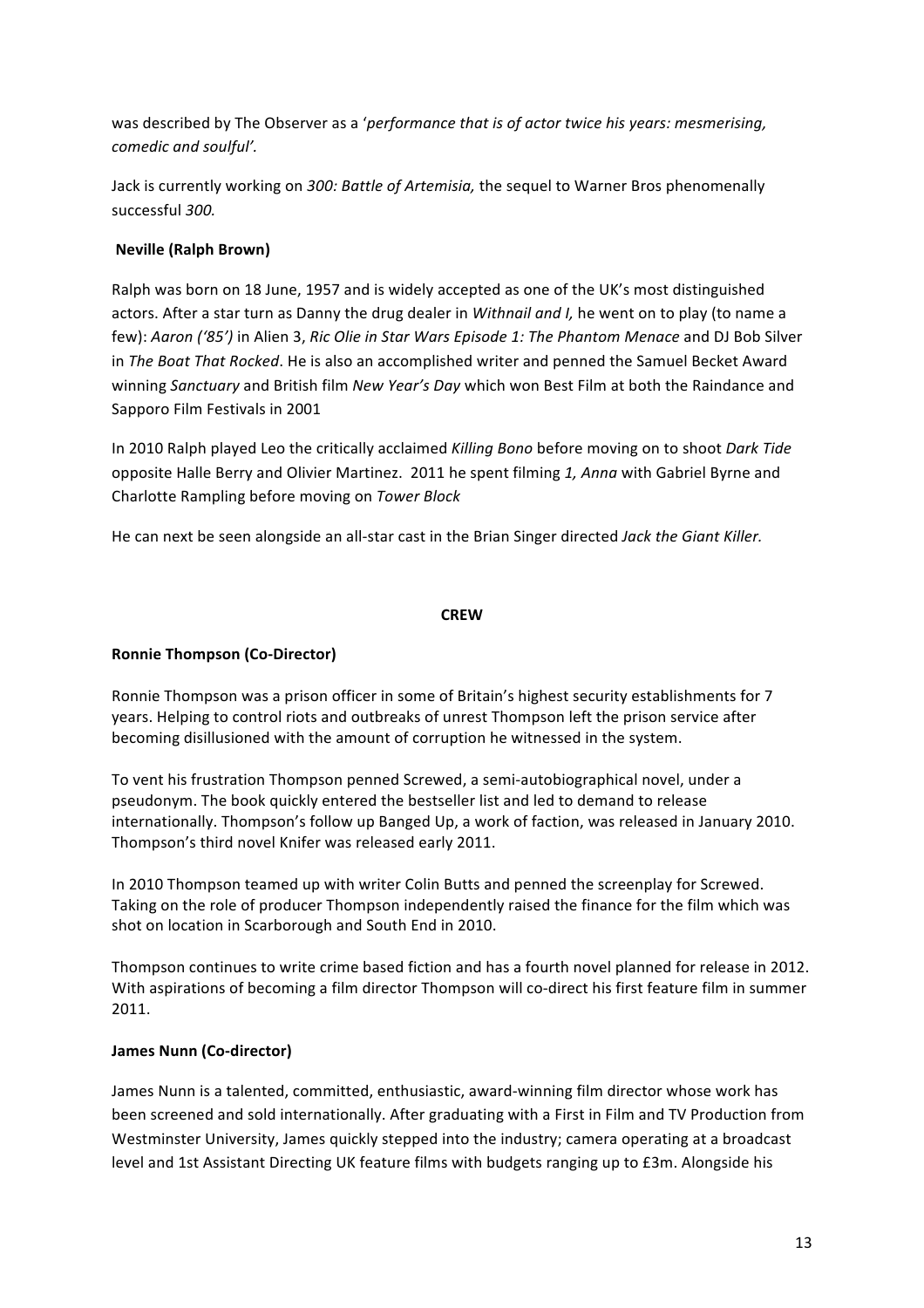Assistant Director career he has continued directing, one of his higher profile shorts 'JUMP', won numerous awards in the UK, its highest acclaim was the 'Royal Television Society's Best Drama Short 2008' award.

James latest achievement was to direct a feature film TOWER BLOCK in 2011 with Ronnie Thompson. Tower Block is a single location, high concept, thriller starring hot UK cast, Jack O'Connell, Sheridan Smith, Russell Tovey, Ralph Brown and more. With a 4 week shoot, Tower Block was completed and delivered on time and on budget. The film has received great reviews and was picked up by Lionsgate in the UK and has had international sales success with many other countries including Germany, Japan, Portugal. The film is currently negotiating further territories and a US release through sales agent SC Films International and is gearing up for a UK release later in 2012.

James' experience as 1st Assistant Director has given him the ability to work on multi-million pound budgets and to watch many directors at work. It has been a valuable lesson in helping him develop his own style as well as learning from others mistakes. James has worked with some of the UK's brightest stars and most talented and experienced technical crews. He has credits on over 100 projects including feature films, promos, commercials, and shorts.

James is currently developing his own scripts and looks forward to directing his second feature.

#### **Mark Lane (Producer)**

"Mark is a graduate of Surrey Institute of Art and Design, BA (hons) Film Production.

Joining UK sales company Velvet Octopus in 2006 as Sales and Marketing Executive, Mark worked directly under veteran sales agent Simon Crowe. Mark represented international sales on multiple territories and co-production interest on multiple titles including *The Reef, The Secret of Moonacre* and!*Sand)and)Sorrow*.

Mark then joined SC Films International in 2008 as Sales and Production Manager where he currently oversees distribution and co-production interests as well as representing sales for multiple territories including Latin America, Eastern Europe and others, on titles including The Romantics, *Awaydays)*and!*Retreat.*

In 2010 Mark launched new production banner The Tea Shop & Film Company with James Harris, running this alongside his position as Sales and Production Manager at SC Films International. Through! this!partnership!he!has!produced!upcoming! feature! films *Cockneys)Vs)Zombies)*and!*Tower) Block*."

#### **James!Harris (Producer)**

Producer James Harris began his career production managing low budget British films such as '*Cold Earth', 'Beyond the Rave'* for Puregrass Films and '*When Evil Calls'* for Gatlin Pictures. He went on to work for Gumball 3000 Films, producing the television documentary 'Gumball 3000 Rally: 2007 Asia and Back' for Channel Four and production co-coordinating 'Love Long Live', an experimental film by the Oscar nominated director Mike Figgis.

In 2009 (2008?) James began to develop projects alongside production company Red Sparrow and consequently line produced 'Psychosis', Reg Traviss' follow up to his impressive feature debut 'Joy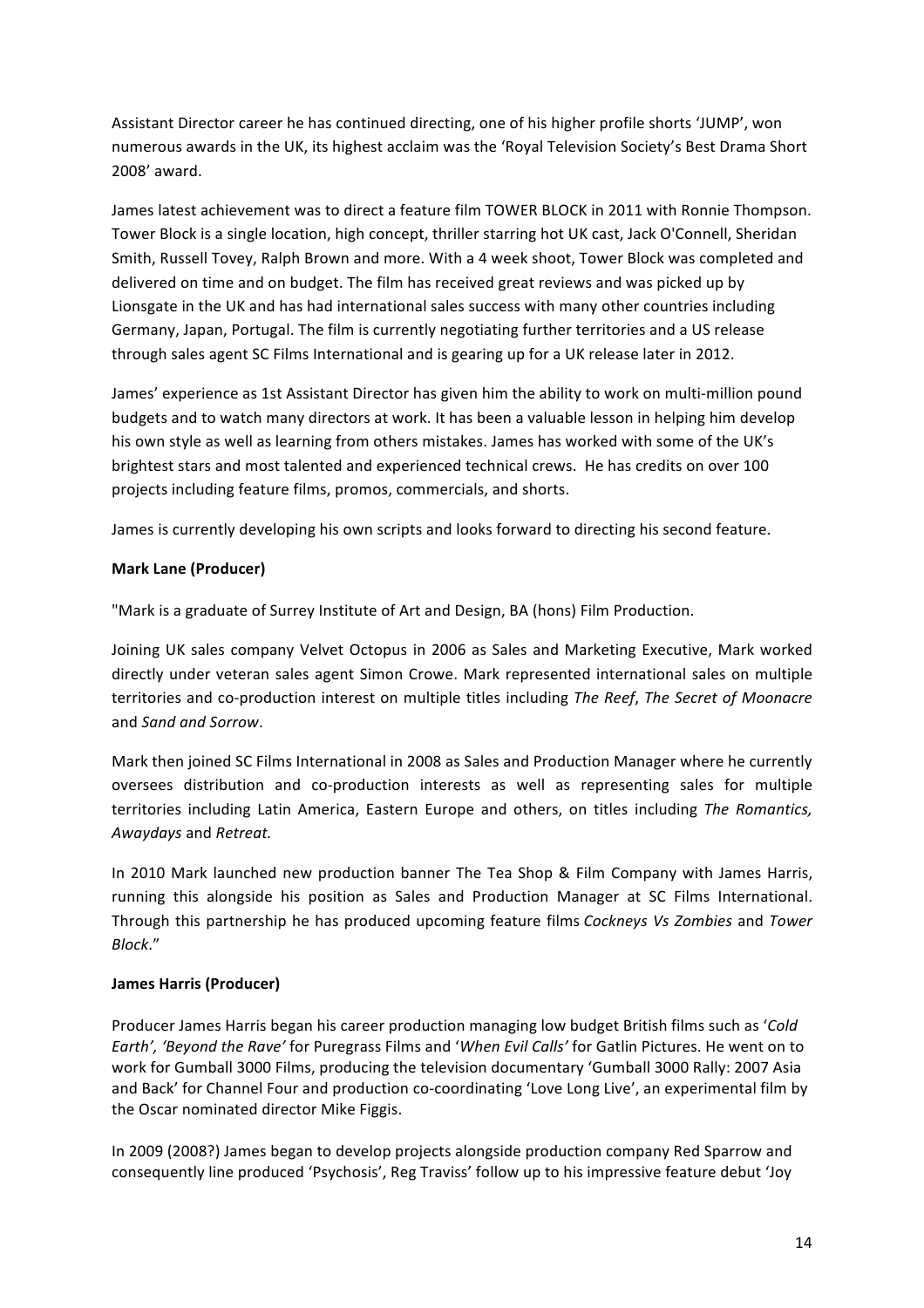Division', starring Buffy the Vampire Slayer's Charisma Carpenter. 'Psychosis' received a UK DVD release through Lionsgate in 2010.

In 2010 James completed line producer duties on 'F', the critically acclaimed horror thriller from Johannes Roberts, starring Eliza Bennett and David Schofield. Described by Empire as 'Pulsing, paranoid and downright eerie... a hoodie thriller with proper scares', it received a UK theatrical release from Optimum in 2010.

James has subsequently made the natural step into producing, working alongside Ronnie Thompson to adapt and bring to life 'Screwed', his auto-biographical novel about working within the prison service, with Reg Traviss once again directing.

Through his company, The Tea Shop and Film Company Ltd, James is currently producing 'Cockneys Vs. Zombies', a co-production with Optimum and a project he has been developing over several years. The Tea Shop and Film Company currently have several more projects green lit for 2011 and are continuing to expand and develop their slate of films.

#### **James Moran (Writer)**

James Moran wrote the films *Severance*, *Cockneys Vs. Zombies*, and *Tower Block*, and has written episodes of Doctor Who, Torchwood, Spooks, Primeval, Crusoe, and Spooks: Code 9. He has also written several short stories set in the Doctor Who and Torchwood universe, a Highlander audio play for Big Finish, and the Streamy Award nominated web series Girl Number 9, which has screened on the US FEAR net website and Australian TV. His next film to go into production is *Silent Night of the Living)Dead.*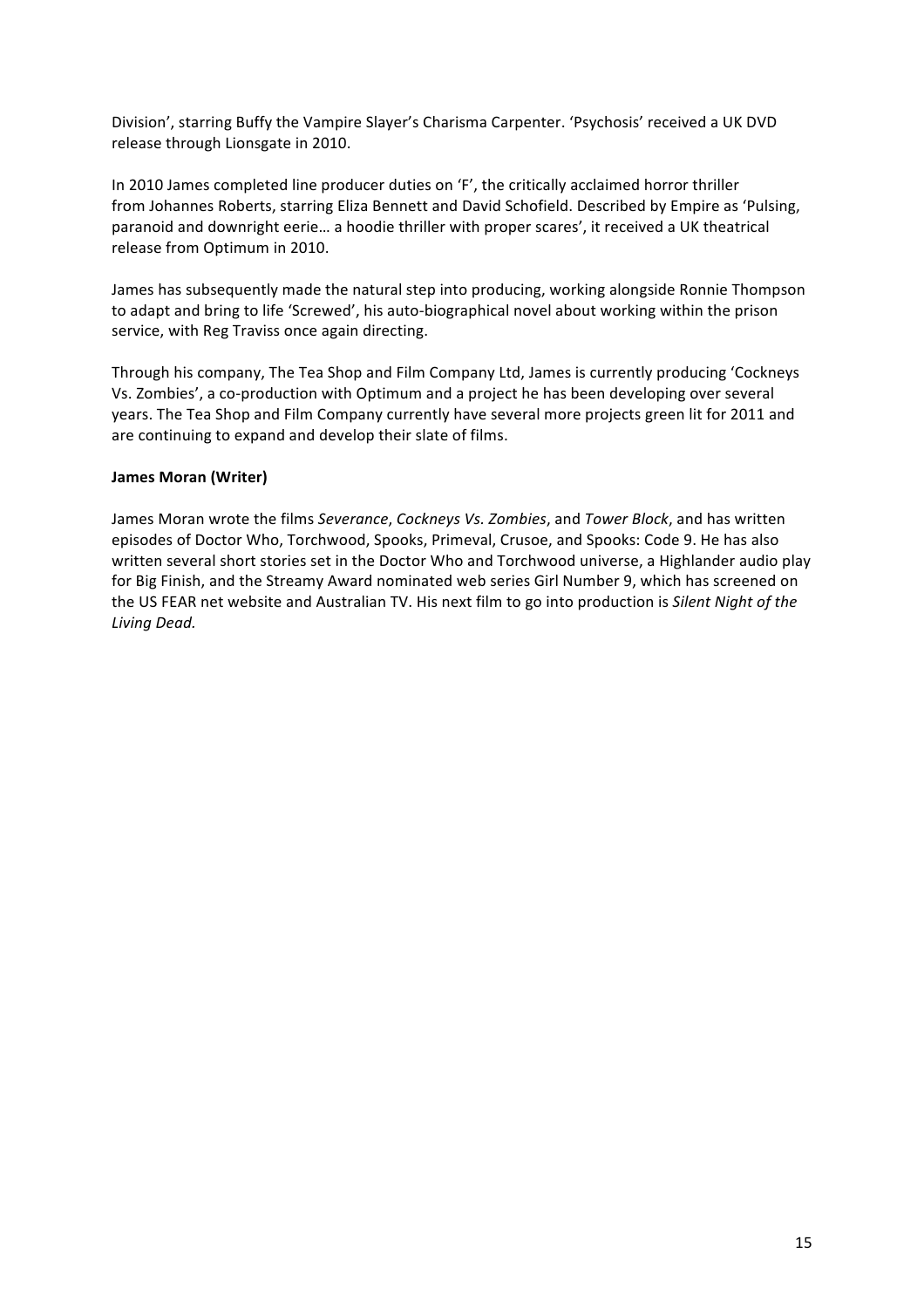| <b>TOWER BLOCK CREDITS</b> |                            |
|----------------------------|----------------------------|
| <b>CAST</b>                |                            |
| <b>BECKY</b>               | <b>SHERIDAN SMITH</b>      |
| <b>KURTIS</b>              | <b>JACK O'CONNELL</b>      |
| <b>NEVILLE</b>             | <b>RALPH BROWN</b>         |
| <b>PAUL</b>                | <b>RUSSELL TOVEY</b>       |
| <b>VIOLET</b>              | JILL BAKER                 |
| <b>MARK</b>                | <b>KANE ROBINSON</b>       |
| GARY                       | <b>NABIL ELOUAHABI</b>     |
| <b>DANIEL</b>              | <b>HARRY MCENTIRE</b>      |
| CAROL                      | <b>JULIE GRAHAM</b>        |
| <b>JENNY</b>               | MONTSERRAT LOMBARD         |
| <b>JIMMY</b>               | <b>RALPH LAURILA</b>       |
| <b>JEFF</b>                | <b>MICHAEL LEGGE</b>       |
| <b>KEVIN</b>               | <b>CHRISTOPHER FULFORD</b> |
| EDDIE                      | TONY JAYAWARDENA           |
| <b>RYAN</b>                | <b>JAMIE THOMAS KING</b>   |
| DC FLETCHER                | <b>STEVEN CREE</b>         |
| <b>AMY</b>                 | <b>LOUI ANNE BATLEY</b>    |
| <b>BRIAN</b>               | <b>JAMES WEBER BROWN</b>   |
| <b>DAWN</b>                | <b>CEYDA MUSTAFA</b>       |
| TIM                        | <b>EDWARD BAKER</b>        |
| ORMOND                     | JORDAN LONG                |
| <b>POLICE OFFICER 1</b>    | <b>JOHNNY LYNCH</b>        |
| <b>POLICE OFFICER 2</b>    | <b>JAMES NUNN</b>          |
| <b>POLICE OFFICER 3</b>    | <b>VINNY BANTON</b>        |
| <b>POLICE OFFICER 4</b>    | <b>LEE CARROLL</b>         |
| PARAMEDIC 1                | <b>JOHN BETON</b>          |
| PARAMEDIC 2                | <b>SOPHIE NUNN</b>         |
|                            |                            |
|                            |                            |
| <b>CREW</b>                |                            |
| <b>DIRECTOR</b>            | <b>JAMES NUNN</b>          |
| <b>DIRECTOR</b>            | RONNIE THOMPSON            |
| <b>WRITER</b>              | <b>JAMES MORAN</b>         |
| <b>PRODUCER</b>            | <b>JAMES HARRIS</b>        |
| <b>PRODUCER</b>            | <b>MARK LANE</b>           |
| <b>CO-PRODUCER</b>         | <b>MATTHIAS HOENE</b>      |
| <b>CO-PRODUCER</b>         | <b>PATRICK FISCHER</b>     |
| <b>CO-PRODUCER</b>         | <b>JAMES MORAN</b>         |
| <b>EXECUTIVE PRODUCER</b>  | <b>SUKI DULAI</b>          |
|                            |                            |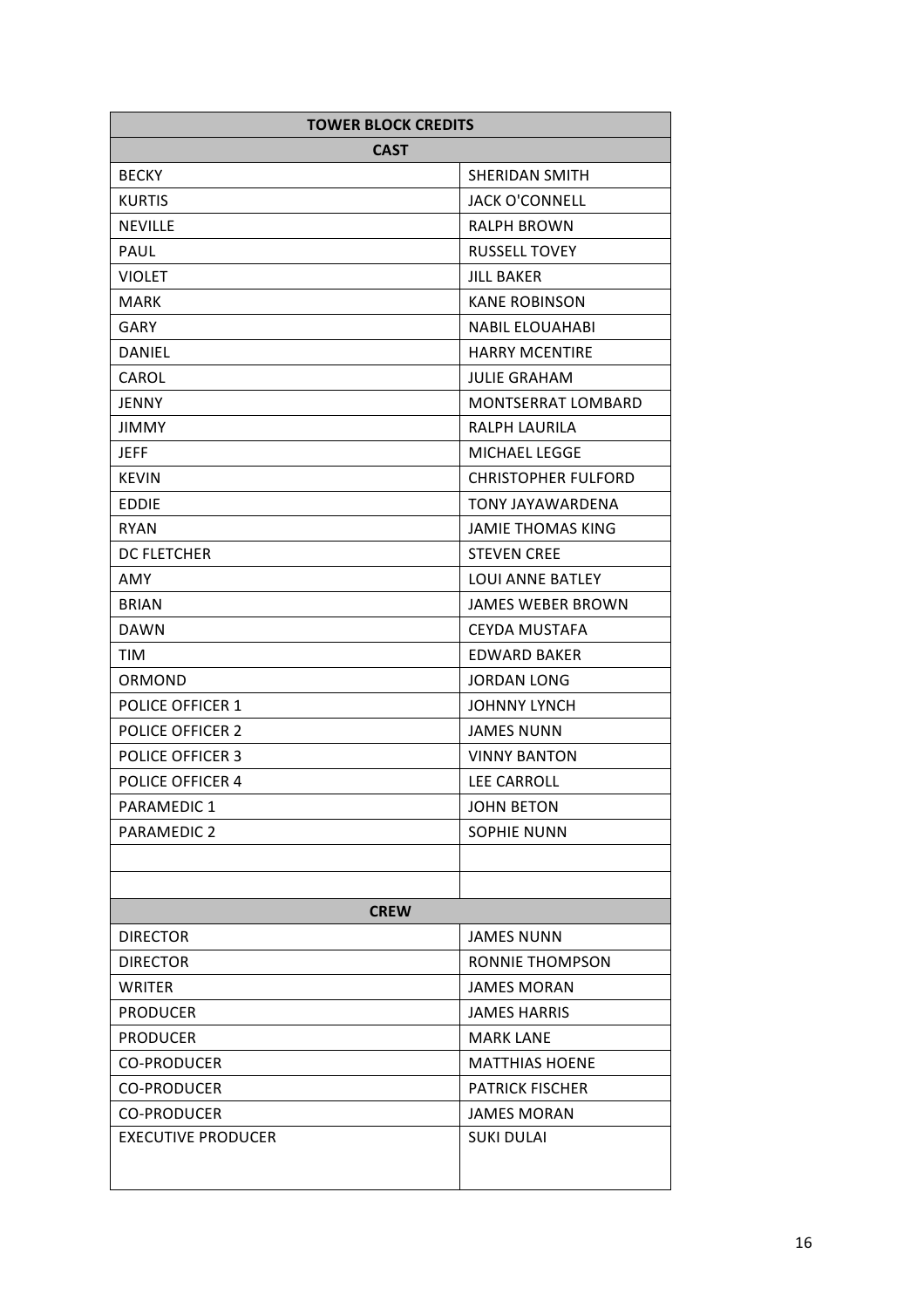| <b>CASTING DIRECTOR</b>            |                             |  |  |
|------------------------------------|-----------------------------|--|--|
| <b>CASTING DIRECTOR</b>            | <b>GAIL STEVENS</b>         |  |  |
| <b>CASTING DIRECTOR</b>            | <b>COLIN JONES</b>          |  |  |
| <b>PRODUCTION DEPARTMENT</b>       |                             |  |  |
| LINE PRODUCER                      | <b>KATE GLOVER</b>          |  |  |
| PRODUCTION MANAGER                 | <b>CLARE FINNEGAN</b>       |  |  |
| PRODUCTION CO-ORDINATOR            | <b>KASIA MALIPAN</b>        |  |  |
| <b>PRODUCTION TRAINEE</b>          | <b>MONIQUE BROWN</b>        |  |  |
| <b>ASSISTANT DIRECTOR</b>          |                             |  |  |
| 1st ASSISTANT DIRECTOR             | ALEXANDER HOLT              |  |  |
| 2 <sup>nd</sup> ASSISTANT DIRECTOR | LOUISE C. GALIZIA           |  |  |
| 3rd ASSISTANT DIRECTOR             | BRASHNA AGHA                |  |  |
| <b>FLOOR RUNNER</b>                | <b>GEOFFREY MORGAN</b>      |  |  |
| <b>FLOOR RUNNER - DAILIES</b>      | <b>HUGUES B. MACE</b>       |  |  |
| <b>SCRIPT DEPARTMENT</b>           |                             |  |  |
| <b>SCRIPT SUPERVISOR</b>           | ROXANNE CUENCA              |  |  |
| <b>ACCOUNTANT</b>                  |                             |  |  |
| PRODUCTION ACCOUNTANT              | <b>RACHEL DONKOR</b>        |  |  |
| <b>LOCATION DEPARTMENT</b>         |                             |  |  |
| <b>LOCATION MANAGER</b>            | <b>CHRIS HUTCHINS</b>       |  |  |
| SECURITY MANAGER                   | <b>JERRY FOX</b>            |  |  |
| <b>SECURITY OFFICER</b>            |                             |  |  |
| <b>ART DEPARTMENT</b>              |                             |  |  |
| PRODUCTION DESIGNER                | KAJSA SODERLUND             |  |  |
| <b>ART DIRECTOR</b>                | DAVE TINCOMBE               |  |  |
| <b>SET DESIGNER</b>                | <b>OLLIE TIONG</b>          |  |  |
| <b>STANDBY</b>                     |                             |  |  |
| <b>STANDBY ART DIRECTOR</b>        | <b>SIMON WALKER</b>         |  |  |
| <b>DECORATION &amp; PROPS</b>      |                             |  |  |
| <b>SET DECORATOR</b>               | <b>CHLOE JAMES</b>          |  |  |
| <b>CONSTRUCTION MANAGER</b>        | <b>JAMES HAMILTON</b>       |  |  |
| <b>HEAD CARPENTER</b>              | <b>ASHLEY MURRAY-FOWLER</b> |  |  |
| CARPENTER                          | PETER BENNETT               |  |  |
| <b>CARPENTER</b>                   | NICK ASHBY                  |  |  |
| <b>CARPENTER - DAILIES</b>         | <b>SPENCER DOYLE</b>        |  |  |
| <b>CARPENTER - DAILIES</b>         | <b>DEL HORNER</b>           |  |  |
| ART DEPARTMENT ASSISTANT           | <b>KATE SULLIVAN</b>        |  |  |
| ART DEPARTMENT ASSISTANT           | <b>SAM CHAFER</b>           |  |  |
| ART DEPARTMENT ASSISTANT           | <b>MARK CORDEN</b>          |  |  |
| ART DEPARTMENT ASSISTANT           | <b>CAITLIN THOMPSON</b>     |  |  |
| ART DEPARTMENT ASSISTANT           | <b>LUKE REECE</b>           |  |  |
| ART DEPARTMENT ASSISTANT - DAILIES | <b>BECK RAINFORD</b>        |  |  |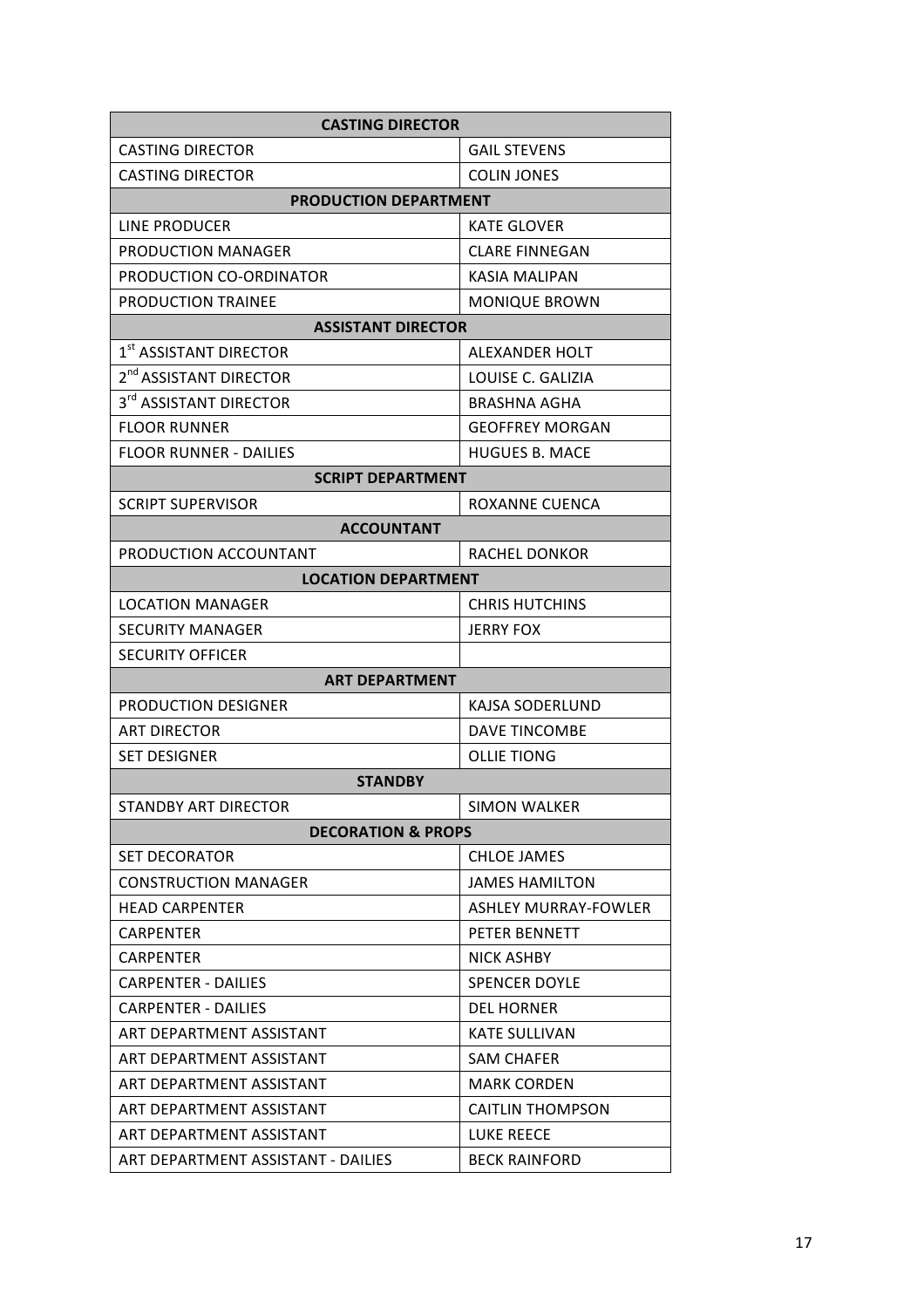| ART DEPARTMENT ASSISTANT - DAILIES     | PETTER SODERLUND            |  |  |  |
|----------------------------------------|-----------------------------|--|--|--|
| ART DEPARTMENT ASSISTANT - DAILIES     | <b>ANNE GRY</b>             |  |  |  |
| ART DEPARTMENT ASSISTANT - DAILIES     | <b>ROD HUNT</b>             |  |  |  |
| ACTION VEHICLES SUPPLIED BY ELS ACTION |                             |  |  |  |
| <b>SPECIAL EFFECTS</b>                 |                             |  |  |  |
| SFX/ARMOURER                           | <b>SCOTT MACKINTYRE</b>     |  |  |  |
| <b>CAMERA DEPARTMENT</b>               |                             |  |  |  |
| DIRECTOR OF PHOTOGRAPHY/CAM OP         | <b>BEN MOULDEN</b>          |  |  |  |
| <b>STEADICAM</b>                       | <b>MARC COVINGTON</b>       |  |  |  |
| <b>1ST ASSISTANT CAMERA</b>            | <b>TREVOR HENEN</b>         |  |  |  |
| 1ST ASSISTANT CAMERA - DAILIES         | SOPHIE WILSON               |  |  |  |
| 1ST ASSISTANT CAMERA - DAILIES         | <b>RUSSELL KENNEDY</b>      |  |  |  |
| 1ST ASSISTANT CAMERA - DAILIES         | ALEX BYNG                   |  |  |  |
| <b>1ST ASSISTANT CAMERA - DAILIES</b>  | <b>CHRIS KANE</b>           |  |  |  |
| 2ND ASSISTANT CAMERA                   | <b>JASON CUDDY</b>          |  |  |  |
| 2ND ASSISTANT CAMERA - DAILIES         | <b>IAIN THOMPSON</b>        |  |  |  |
| 2ND ASSISTANT CAMERA - DAILIES         | <b>HOWARD MILLS</b>         |  |  |  |
| DIGITAL IMAGE TECHNICIAN               | <b>MARK YESHIN</b>          |  |  |  |
| CAMERA TRAINEE                         | <b>SCOTT SULLIVAN</b>       |  |  |  |
| <b>CAMERA TRAINEE - DAILIES</b>        | <b>CARL MILLAR</b>          |  |  |  |
| <b>CAMERA TRAINEE - DAILIES</b>        | <b>LIAM BUTLER</b>          |  |  |  |
| <b>CAMERA TRAINEE - DAILIES</b>        | <b>JAVIER SANTOS AUDERA</b> |  |  |  |
| <b>LIGHTING</b>                        |                             |  |  |  |
| GAFFER                                 | <b>CRAIG DAVIS</b>          |  |  |  |
| GAFFER - DAILIES                       | <b>JONATHAN SPENCER</b>     |  |  |  |
| <b>GAFFER - DAILIES</b>                | <b>TIM JORDAN</b>           |  |  |  |
| GAFFER - DAILIES                       | THEO MILFORD                |  |  |  |
| <b>RIGGING GAFFER</b>                  | PHIL PENFOLD                |  |  |  |
| <b>BEST BOY</b>                        | <b>SCOTT HEAPY</b>          |  |  |  |
| <b>ELECTRICIAN</b>                     | RAZ KAHMESEFHI              |  |  |  |
| <b>ELECTRICIAN - DAILIES</b>           | SALVADOR GOMEZ-LOPEZ        |  |  |  |
| ELECTRICIAN - DAILIES                  | DAVE COOTE                  |  |  |  |
| ELECTRICIAN - DAILIES                  | <b>SIMON OLNEY</b>          |  |  |  |
| <b>ELECTRICIAN - DAILIES</b>           | NICHOLAS BRITT              |  |  |  |
| ELECTRICIAN - DAILIES                  | <b>ADAM BELL</b>            |  |  |  |
| ELECTRICIAN - DAILIES                  | <b>MATTHEW RILEY</b>        |  |  |  |
| ELECTRICIAN - DAILIES                  | OLIVER ROSE                 |  |  |  |
| ELECTRICIAN - DAILIES                  | <b>DAN CLOAKE</b>           |  |  |  |
| ELECTRICIAN - DAILIES PRELIGHT         | <b>MARK ALVAREZ</b>         |  |  |  |
| ELECTRICIAN - DAILIES PRELIGHT         | <b>BRAD HEARN</b>           |  |  |  |
|                                        |                             |  |  |  |
| <b>GRIPS DEPARMENT</b>                 |                             |  |  |  |
|                                        |                             |  |  |  |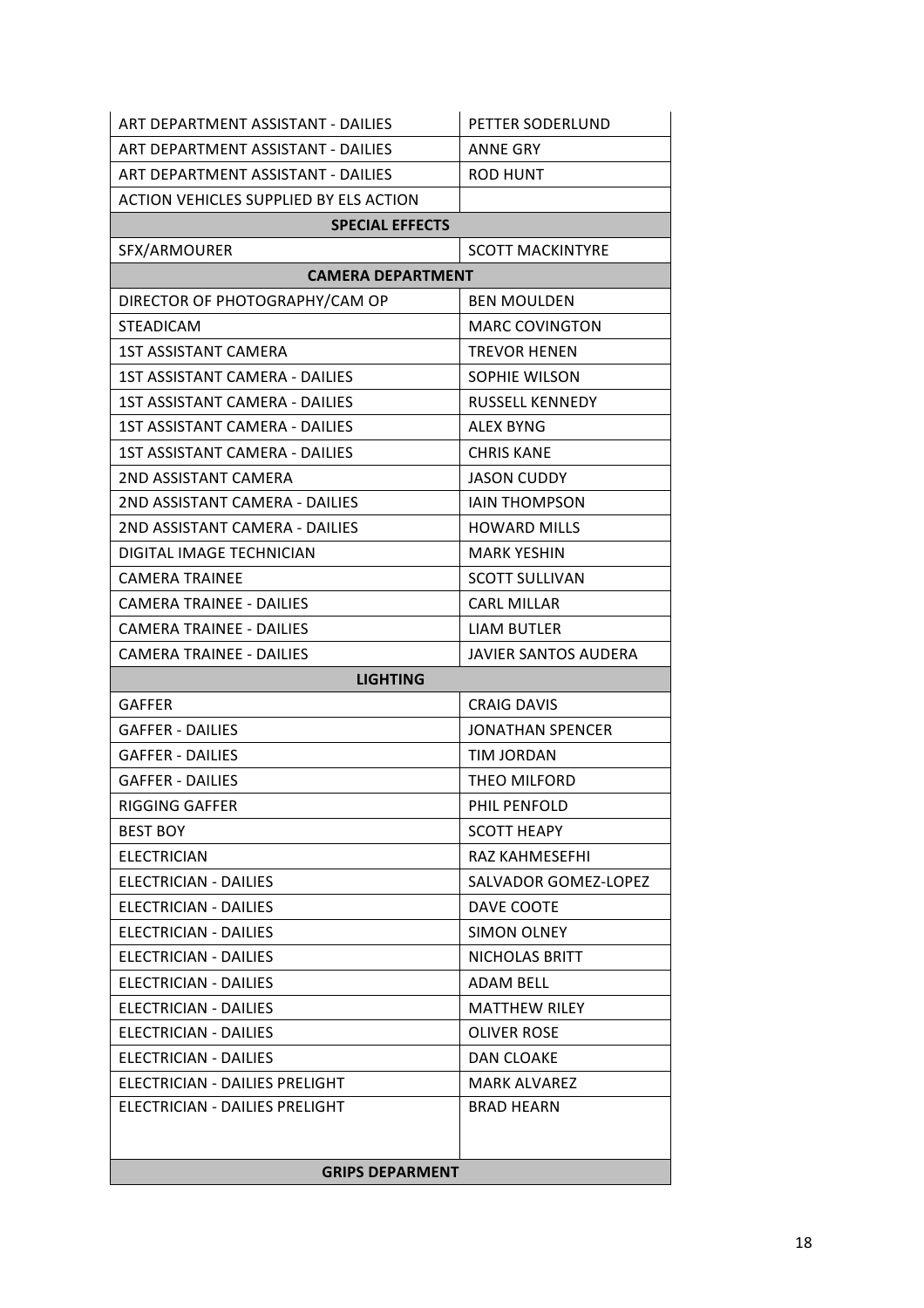| GRIP                                      | <b>ANDY DORWART</b>          |  |  |  |
|-------------------------------------------|------------------------------|--|--|--|
| ASSISTANT GRIP - DAILIES                  | <b>IAN OGDEN</b>             |  |  |  |
| <b>SOUND DEPARMENT</b>                    |                              |  |  |  |
| SOUND RECORDIST                           | ASHOK-KUMAR KUMAR            |  |  |  |
| SOUND MAINTENANCE ENGINEER                | <b>MERLIN BONNING</b>        |  |  |  |
| <b>SOUND TRAINEE</b>                      | <b>FRANK BARLOW</b>          |  |  |  |
| SOUND TRAINEE - DAILIES                   | <b>JOHN MCDONALD</b>         |  |  |  |
| SOUND TRAINEE - DAILIES                   | XAN MARQUEZ CANEDA           |  |  |  |
| SOUND INTERN                              | AKASH KUMAR                  |  |  |  |
| <b>COSTUME DEPARTMENT</b>                 |                              |  |  |  |
| <b>COSTUME DESIGNER</b>                   | <b>MATTHEW PRICE</b>         |  |  |  |
| <b>ASSISTANT COSTUME DESIGNER</b>         | HANNAH WOOD                  |  |  |  |
| <b>COSTUME STANDBY</b>                    | <b>ELOISE PARK</b>           |  |  |  |
| <b>COSTUME TRAINEE</b>                    | <b>TORIA HUNT</b>            |  |  |  |
| <b>COSTUME TRAINEE</b>                    | <b>LUCY PONTING</b>          |  |  |  |
| <b>MAKEUP AND HAIR DEPARTMENT</b>         |                              |  |  |  |
| MAKEUP AND HAIR DESIGNER                  | ELLE BAIRD                   |  |  |  |
| MAKE-UP ARTIST ASSISTANT                  | <b>LYNN DORON</b>            |  |  |  |
| MAKE-UP ARTIST ASSISTANT                  | <b>CECILIA HERLIN</b>        |  |  |  |
| <b>PROSTHETICS</b>                        | <b>PAUL HYETT</b>            |  |  |  |
| PROSTHETICS ASSISTANT                     | <b>ROBBIE DRAKE</b>          |  |  |  |
| PROSTHETICS ASSISTANT                     | <b>STUART CONRAN</b>         |  |  |  |
| PRODUCTION RUNNERS/DRIVERS/FACILITIES     |                              |  |  |  |
| <b>RUNNER</b>                             | <b>LLOYD STONARD</b>         |  |  |  |
| <b>RUNNER</b>                             | <b>GEORGE FRENCH</b>         |  |  |  |
| <b>RUNNER</b>                             | DAISY ROOKE                  |  |  |  |
| <b>RUNNER</b>                             | <b>TOM KISSOCK</b>           |  |  |  |
| <b>INTERN</b>                             | <b>MARCUS CLAYTON</b>        |  |  |  |
| <b>INTERN</b>                             | <b>SEAN CONNOLLY</b>         |  |  |  |
| <b>INTERN</b>                             | <b>HARRY LENEGHAN</b>        |  |  |  |
| <b>INTERN</b>                             | <b>CHARLOTTE VAN LANCHOT</b> |  |  |  |
| <b>PRODUCTION RUNNER - DAILIES</b>        | <b>ESTEBAN FROST</b>         |  |  |  |
| <b>PRODUCTION RUNNER - DAILIES</b>        | <b>SUZIE FRIZE-WILLIAMS</b>  |  |  |  |
| <b>CAMERA TRUCK DRIVER</b>                | <b>JOHN OTT</b>              |  |  |  |
| <b>MINIBUS DRIVER</b>                     | <b>MARK CLANCY - ACE</b>     |  |  |  |
| <b>MINIBUS DRIVER</b>                     | <b>LEE</b>                   |  |  |  |
| <b>HEALTH &amp; SAFETY/STUNTS/ANIMALS</b> |                              |  |  |  |
| PARAMEDIC                                 | DANIEL FROST                 |  |  |  |
| PARAMEDIC                                 | <b>GARY REEVE</b>            |  |  |  |
| <b>STUNT CO-ORDINATOR</b>                 | <b>JASON WHITE</b>           |  |  |  |
| STUNT ASSISTANT                           | <b>TOM BONEY</b>             |  |  |  |
| <b>CATERING DEPARMENT</b>                 |                              |  |  |  |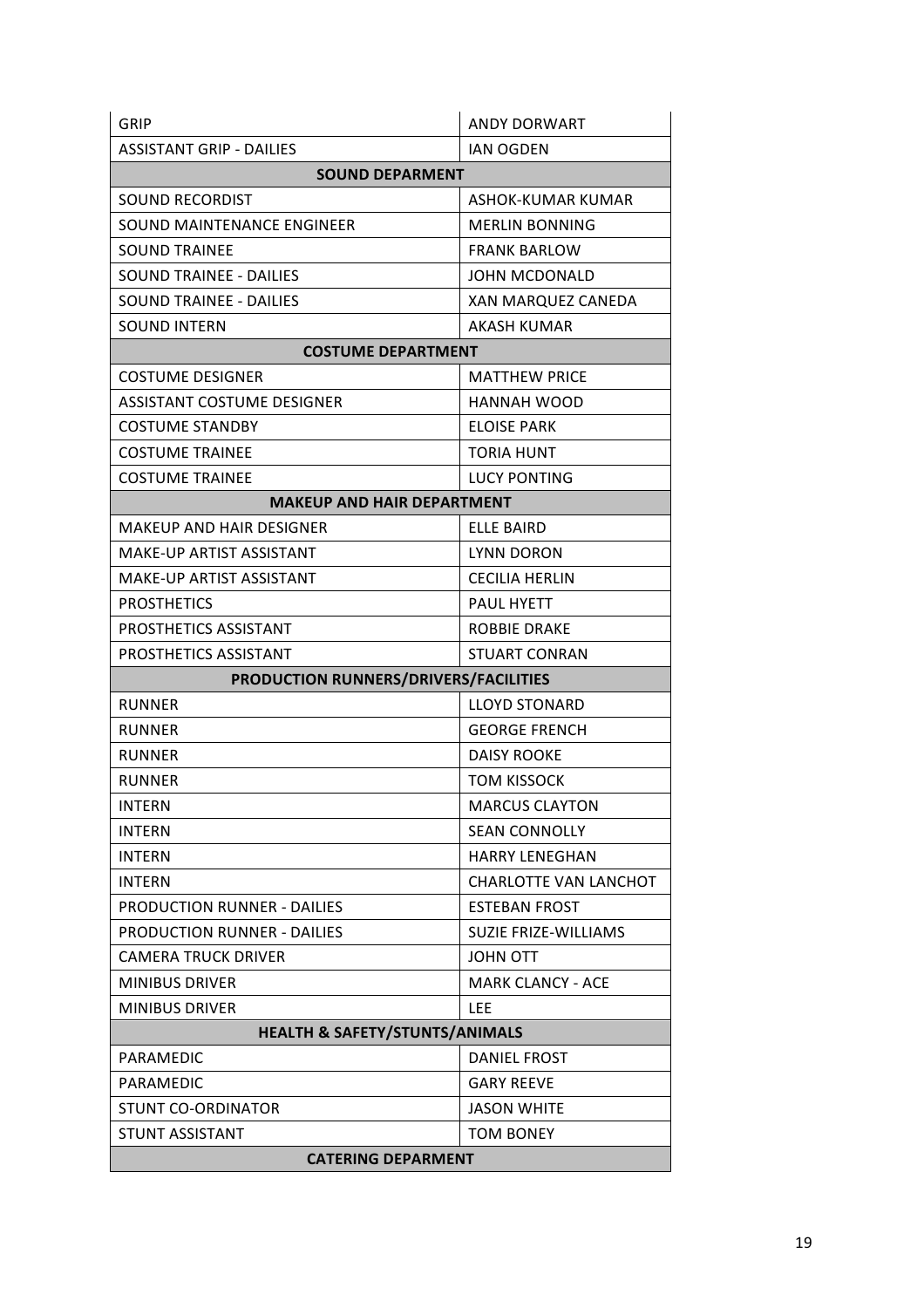| CATERING PROVIDED BY FAYRE DO'S                    |                        |  |  |  |
|----------------------------------------------------|------------------------|--|--|--|
| <b>EDITING DEPARTMENT</b>                          |                        |  |  |  |
| <b>EDITOR</b>                                      | <b>KATE COGGINS</b>    |  |  |  |
| <b>ASSISTANT EDITOR</b>                            | RICARDO BACIGALUPO     |  |  |  |
| <b>EDITING INTERN</b>                              | <b>JOE SHARP</b>       |  |  |  |
| <b>POST PRODUCTION</b>                             |                        |  |  |  |
| POST PRODUCTION SUPERVISOR                         | <b>GEMMA NICHOLSON</b> |  |  |  |
| POST PRODUCTION MANAGER                            | <b>PATRICK FISCHER</b> |  |  |  |
| <b>VISUAL FX SUPERVISOR</b>                        | <b>RICHARD FRAZER</b>  |  |  |  |
| <b>VISUAL FX ARTIST</b>                            | <b>SASCHA FROMEYER</b> |  |  |  |
| <b>COLOURIST</b>                                   |                        |  |  |  |
| POST SOUND                                         | <b>RICHARD KONDAL</b>  |  |  |  |
| <b>MUSIC SUPERVISOR</b>                            | <b>OWEN MORRIS</b>     |  |  |  |
| UNIT PUBLICITY & STILL DEPARTMENT                  |                        |  |  |  |
| <b>UNIT PUBLICIST</b>                              | <b>LAURA PETTITT</b>   |  |  |  |
| <b>PUBLICITY</b>                                   | <b>MATTY O'RIORDAN</b> |  |  |  |
| <b>PUBLICITY</b>                                   | <b>SOPHIE BALL</b>     |  |  |  |
| <b>STILLS PHOTOGRAPHER</b>                         | <b>JOE GASCOIGNE</b>   |  |  |  |
| <b>EPK</b>                                         | <b>BEN GALSTER</b>     |  |  |  |
| <b>INSURANCE</b>                                   |                        |  |  |  |
| <b>INSURANCE - ACJ</b>                             | <b>PAUL HILLIER</b>    |  |  |  |
| <b>THANK YOU</b>                                   |                        |  |  |  |
| <b>With Thanks</b>                                 |                        |  |  |  |
| Mel - Movie Makers                                 |                        |  |  |  |
| <b>Eddie Dias - Panalux</b>                        |                        |  |  |  |
| Anthony Holt and Kevin Harvey - Filmscape<br>Media |                        |  |  |  |
| Mark Clancy - Ace Minibus Hire                     |                        |  |  |  |